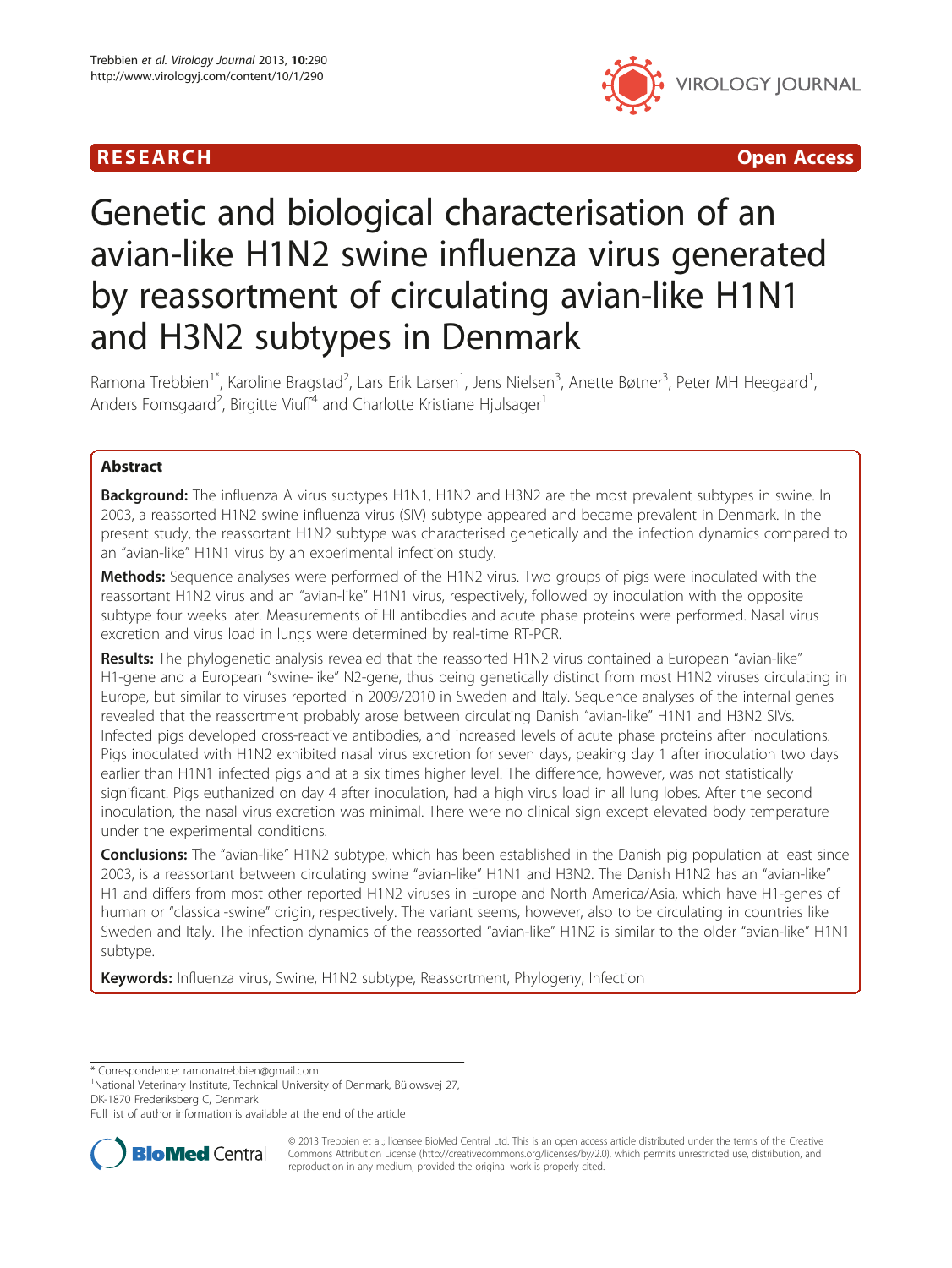## Introduction

Influenza A virus is a common cause of respiratory disease in swine. The virus also infects other species including humans and birds. Influenza A viruses are classified into different subtypes based on the surface glycoproteins hemagglutinin (HA) and neuraminidase (NA). So far, 17 different HA and 10 different NA subtypes have been described [\[1](#page-14-0)-[4\]](#page-14-0). The predominant swine influenza virus (SIV) subtypes worldwide are H1N1, H1N2 and H3N2, all of which show considerable diversity within each subtype. Until the emergence of the pandemic influenza A (H1N1) 2009 (H1N1pdm09) virus, which possesses a "classicalswine" H1 HA gene, the European H1N1 SIV belonged exclusively to the "avian-like" lineage of SIV with all eight gene segments of avian origin [\[5](#page-14-0)] or they were reassortants hereof retaining the "avian-like" H1 HA. European H3N2 SIV are human-avian reassortants retaining the HA and NA genes from human H3N2 virus, whereas the remaining gene segments originate from "avian-like" H1N1 SIV [[6\]](#page-14-0). H1N2, which is the most recently recognized new European SIV subtype, was first reported from Great Britain in 1995 [\[7](#page-14-0)]. This virus possessed an HA closely related to that of human A/England/80-like H1N1 viruses, an NA probably derived from a swine H3N2 virus, and internal gene segments of avian origin [[8\]](#page-14-0). Subsequent spread of related "human-like" H1N2 viruses has been reported from several European countries (Italy and France [\[9\]](#page-14-0), Belgium [[10\]](#page-14-0), Germany [\[11](#page-14-0)] and Spain [[12\]](#page-14-0)) including reassortments containing HA from the "human-like" H1N2 [\[13](#page-14-0)]. "Human-like" H1N2 viruses (so-called delta clade viruses) have also been reported from North America [[14](#page-14-0)] but other H1N2 viruses that are circulating in North America and Asia [[15-19\]](#page-14-0) contain HA genes of "classical-swine" H1N1 origin descending from the very first SIVs, which were isolated from pigs in USA in 1930 [[20\]](#page-14-0) and resemble human viruses responsible for the 1918 Spanish flu pandemic. Since the emergence of the H1N1pdm09 virus in swine, several descendant reassortant viruses have been recognized, including H1N2 with all genes from the pandemic virus except the N2 [[21](#page-14-0)] and an H1N2 with HA and NA from the "human-like" swine H1N2 and the rest of the genes from H1N1pdm09 virus [[22\]](#page-15-0). H1N2 viruses with "avian-like" H1 have earlier been reported from France and Italy [[9,](#page-14-0)[23\]](#page-15-0), but without having been established in the regional pig populations. In Denmark, the H1N2 subtype was first recognized in a lung tissue sample from a pig with coughing, fever and panting, showing indications of bronchopneumonia. This pig was submitted to the National Veterinary Institute for diagnosis of SIV in 2003. The detected virus (A/swine/ Denmark/12687/2003(H1N2) had an "avian-like" H1, and this reassorted H1N2 subtype has since then continuously been detected from lung tissue and nasal swabs from Danish pigs throughout the country, and is now established in Denmark (unpublished data). Prior to 2003, only the H1N1 and H3N2 subtypes had been isolated in Denmark [\[24\]](#page-15-0). The "avian-like" H1N2 has been reported previously from Sweden and Italy [[25](#page-15-0)-[27](#page-15-0)]. The aim of the present study was to make a genetic characterization of the Danish reassorted "avian-like" H1N2 virus and to compare the cross-protection and infection dynamics of the reassorted "avian-like" H1N2 with the older endemic "avian-like" H1N1 virus.

## Results

## Analysis of sequences and phylogenetics

Viruses included in the study are listed in Table [1](#page-2-0) with GenBank accession numbers. The phylogenetic analysis at the nucleotide level showed that the HA of the Danish H1N2 SIV´s was closely related to the HA gene of concurrently circulating Danish H1N1 viruses, whereas the NA gene was closely related to that of concurrent H3N2 viruses (Figures [1](#page-3-0) and [2\)](#page-4-0). The HA gene was of the avianlike lineage and the identity to the concurrent Danish H1N1 viruses was 93–96% (Table [2\)](#page-5-0). The identity of the HA gene between the Danish H1N2 viruses and the reference virus A/swine/Scotland/410440/1994(H1N2) as well as contemporary European human-like H1N2 viruses from Germany were ~73%. The NA gene of the Danish H1N2 viruses clustered phylogenetically with concurrent Danish H3N2 viruses with an identity between 91–99% (Table [2\)](#page-5-0). The nucleotide sequence comparisons of all gene segments are shown in Table [3](#page-6-0) and phylogenetic trees for the internal genes are shown in Figure [3](#page-8-0). The nucleotide sequences of the internal genes of two H1N2 isolates were determined and they showed a high degree of identity with those of either the H1N1 and/or H3N2 Danish contemporary SIV isolates (93–99% nucleotide identity). The comparisons also revealed that A/swine/ Denmark/13608/2004(H1N2) had more genes with high identity to A/swine/Denmark/14348-9/2003(H3N2) than to A/swine/Denmark/14348-3/2003(H1N1), whereas A/ swine/Denmark/12687/2003(H1N2) was more identical to A/swine/Denmark/14348-3/2003(H1N1). The phylogenetic analyses (Figure [1,](#page-3-0) [2,](#page-4-0) and [3\)](#page-8-0) supported two clusters represented by A/swine/Denmark/13608/2004 (H1N2) and A/swine/Denmark/12687/2003(H1N2), respectively. In general the internal genes of the Danish reassortant H1N2 viruses clustered phylogenetically with European viruses and separated from American "classical-swine" H1 and H1pdm09 virus strains. In all gene segments, A/swine/Denmark/13608/2004(H1N2) had a very high nucleotide identity (HA gene ~96%, NA gene  $\sim$ 96%) to H1N2 reassortant viruses detected in Sweden and Italy in 2009 and 2010 (Table [2](#page-5-0)) containing avian-like H1 and N2 from H3N2 SIV, and they group closely together in the phylogenetic trees. At the amino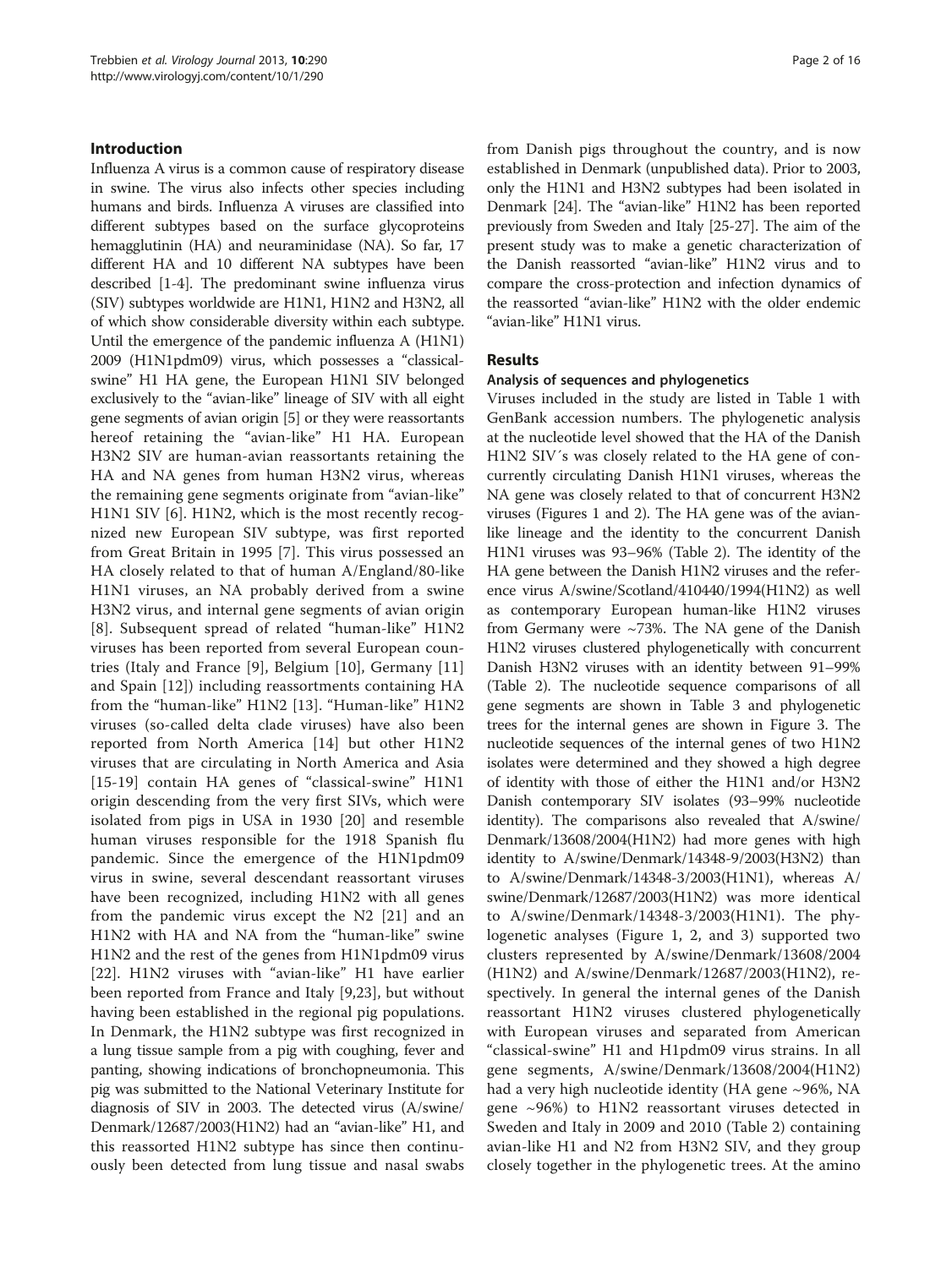<span id="page-2-0"></span>

| Virus                              | Subtype                       | Passage history | Sample material | GenBank accession no. |
|------------------------------------|-------------------------------|-----------------|-----------------|-----------------------|
| A/swine/Denmark/12231-1/2005(H1N2) | <b>H1N2</b>                   | none            | Lung            | KC900232              |
| A/swine/Denmark/10074/2004(H1N2)   | <b>H1N2</b>                   | 3MDCK           | Lung            | KC900233, KC900234    |
| A/swine/Denmark/10044/2004(H1N2)   | <b>H1N2</b>                   | 2MDCK           | Lung            | KC900235, KC900236    |
| A/swine/Denmark/10501//2004(H1N2)  | <b>H1N2</b>                   | 4MDCK           | Lung            | KC900237, KC900238    |
| A/swine/Denmark/13411/2004(H1N2)   | <b>H1N2</b>                   | 2SK             | Lung            | KC900249, KC900250    |
| A/swine/Denmark/13380/2004(H1N2)   | <b>H1N2</b>                   | 1SK             | Lung            | KC900251, KC900252    |
| A/swine/Denmark/13608/2004(H1N2)   | <b>H1N2</b>                   | 1SK             | Lung            | KC900253 to KC900260  |
| A/swine/Denmark/12687/2003(H1N2)   | H1N2                          | 4SK             | Lung            | KC900261 to KC900268  |
| A/swine/Denmark/13991/2003(H3N2)   | H <sub>3</sub> N <sub>2</sub> | 3SK             | Lung            | KC900239              |
| A/swine/Denmark/10210/2005(H3N2)   | <b>H3N2</b>                   | 1SK             | Lung            | KC900240              |
| A/swine/Denmark/14348-9/2003(H3N2) | <b>H3N2</b>                   | 1SK             | <b>NS</b>       | KC900241 to KC900248  |
| A/swine/Denmark/14738-1/2003(H1N1) | H1N1                          | 4MDCK           | Lung            | KC900269              |
| A/swine/Denmark/13184-1/2004(H1N1) | H <sub>1</sub> N <sub>1</sub> | 1SK             | Lung            | KC900270              |
| A/swine/Denmark/12813-1/2004(H1N1) | H1N1                          | 1SK             | Lung            | KC900271              |
| A/swine/Denmark/14348-3/2003(H1N1) | H1N1                          | 1SK             | Lung            | KC900272 to KC900279  |
| A/swine/Denmark/12245/2004(H1N1)   | H <sub>1</sub> N <sub>1</sub> | 1SK             | Lung            | KC900280              |
| A/swine/Denmark/10404-1/2005(H1N1) | H1N1                          | 1SK             | Lung            | KC900281              |
| A/swine/Denmark/13772-1/2003(H1N1) | H <sub>1</sub> N <sub>1</sub> | 2SK             | Lung            | KC900282              |
| A/swine/Denmark/13850/2003(H1N1)   | H1N1                          | 2SK             | Lung            | KC900283              |
| A/swine/Denmark/13160-1/2004(H1N1) | H <sub>1</sub> N <sub>1</sub> | 2SK             | Lung            | KC900284              |
| A/swine/Denmark/10376-1/2005(H1N1) | H <sub>1</sub> N <sub>1</sub> | 2SK             | Lung            | KC900285              |
| A/swine/Denmark/10282/2004(H1N1)   | H <sub>1</sub> N <sub>1</sub> | 2MDCK           | Lung            | KC900286              |
| A/swine/Denmark/10361/2004(H1N1)   | H <sub>1</sub> N <sub>1</sub> | 4MDCK           | Lung            | KC900287              |
| A/swine/Denmark/14743-1/2003(H1N1) | H1N1                          | 3SK             | Lung            | KC900288              |
| A/swine/Denmark/19126/1993(H1N1)   | H <sub>1</sub> N <sub>1</sub> | 3SK             | Lung            | KC900289              |

Viruses included in the study with accession numbers for sequences submitted to Genbank. MDCK; Madin-Darby canine kidney cells, SK; primary swine kidney cells, NS; nose swab.

acid level, seven N-glycosylation sites (positions 28, 40, 71, 179, 291, 498, 557) were predicted for A/swine/ Denmark/13608/2004(H1N2) in the HA protein, whereas only 4 sites (positions 28, 40, 498, 557) were predicted in A/swine/Denmark/12687/2003(H1N2). The Italian A/swine Italy/58769/2010(H1N2) had conserved glycosylation sites similar to A/swine/Denmark/13608/2004 (H1N2), but had an additional predicted site at position 212. The Swedish viruses showed all the predicted glycosylation sites of the A/swine/Denmark/13608/2004 (H1N2) virus except for 71 or 179 in 2010 and 2009, respectively. In the receptor binding domain of the HA protein, all Danish H1 viruses as well as the Swedish and Italian viruses had a D in position 190. In position 225, A/swine/Denmark/13608/2004(H1N2) and the Italian virus had K, whereas the A/swine/Denmark/12687/2003 (H1N2) had an E. The Swedish viruses had a 225 T motif similar to the Danish A/swine/Denmark/13411/ 2004(H1N2) and A/swine/Denmark/13880/2004(H1N2) viruses. The NA sequences of the Danish H1N2 viruses showed no indication of resistance to NA-inhibitors, whereas all the Danish M sequences deduced resistance against amantadine.

## Clinical signs and gross pathology

There were few visible clinical signs during the experiment in both groups. After the first inoculation at post inoculation day (PID) 0, an increase in body temperature seen on PID 1 in most of the pigs inoculated with H1N2 returned to normal level on PID 2 (Figure [4\)](#page-8-0). After the second inoculation on PID 28, elevated body temperatures could not be observed (Figure [4](#page-8-0)).

Pigs inoculated with H1N1 on PID 0 and euthanized on day 4 (group 1) had consolidated lobules in the cranial lung lobes. In the left cranial lobe and middle lobe, the consolidated areas constituted <10% of the lobes. H1N2 inoculated pigs euthanized on PID 4 (group 2), had more widespread consolidations in the lung lobes compared to the pigs in group 1. In the left cranial lobes, approximately 80% of the tissue was consolidated, the middle lobes were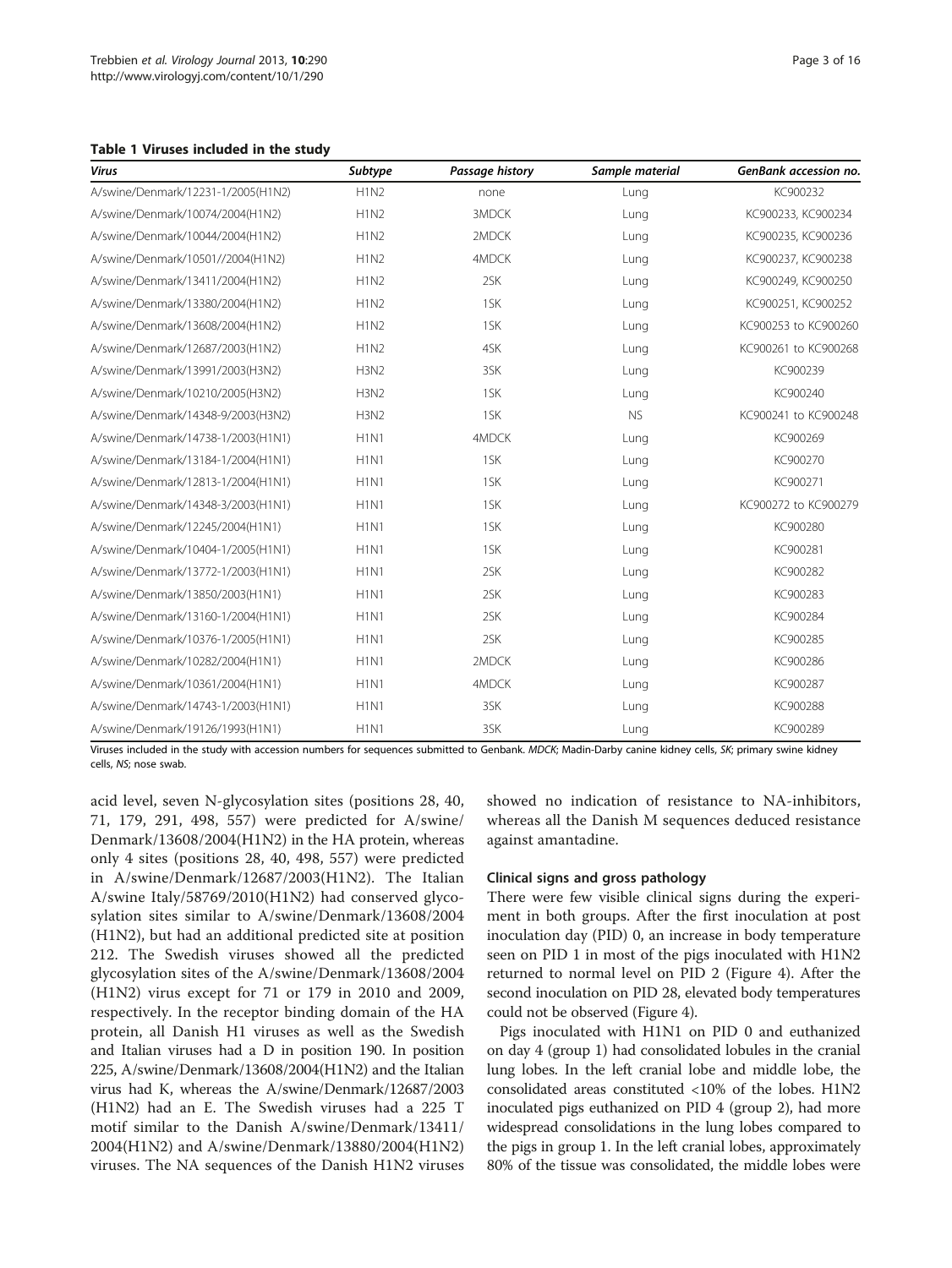<span id="page-3-0"></span>

approximately 40% consolidated and the accessory lobes were 20% consolidated. In the right and left caudal lobes, consolidated areas were only evident in the most cranial

part and only a few lobules were consolidated in the right cranial lobe. The pigs euthanized PID 56 had no grosspathological changes.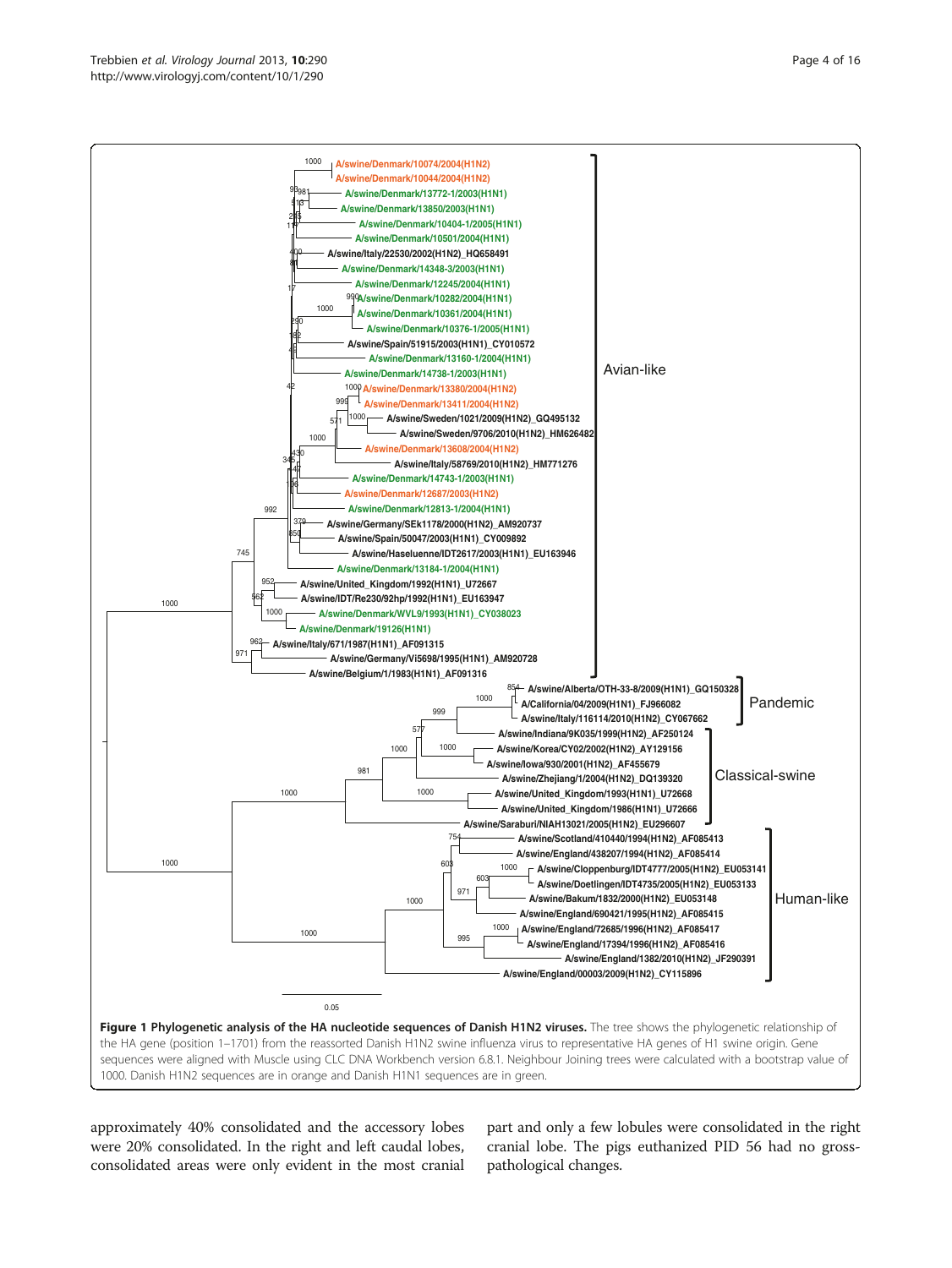<span id="page-4-0"></span>

#### Acute phase protein measurements

The acute phase responses were included as an objective measurement of infection severity. Results from measurements of the acute phase protein C - Reactive Protein (CRP), Serum Amyloid A (SAA) and haptoglobin are shown in Figure [5](#page-9-0). Both groups of pigs (group 1: H1N1 followed by H1N2, group 2: H1N2 followed by H1N1) showed haptoglobin and CRP responses following each of the inoculations, peaking on PID 4 and 35 (group 1) or 4

and 39 (group 2). No SAA response was seen for group 2 after the H1N2 infection, however, these pigs did show an SAA response after the subsequent H1N1 inoculation. In contrast, an SAA response was seen both at the first infection (H1N1) and the second infection (H1N2) for group 1. The difference between groups for all three acute phase proteins were not statistically significant when using an unpaired *t*-test with 95% confidence interval (CRP,  $p = 0.4$ ; haptoglobin,  $p = 0.8$ ; SAA,  $p = 0.5$ ).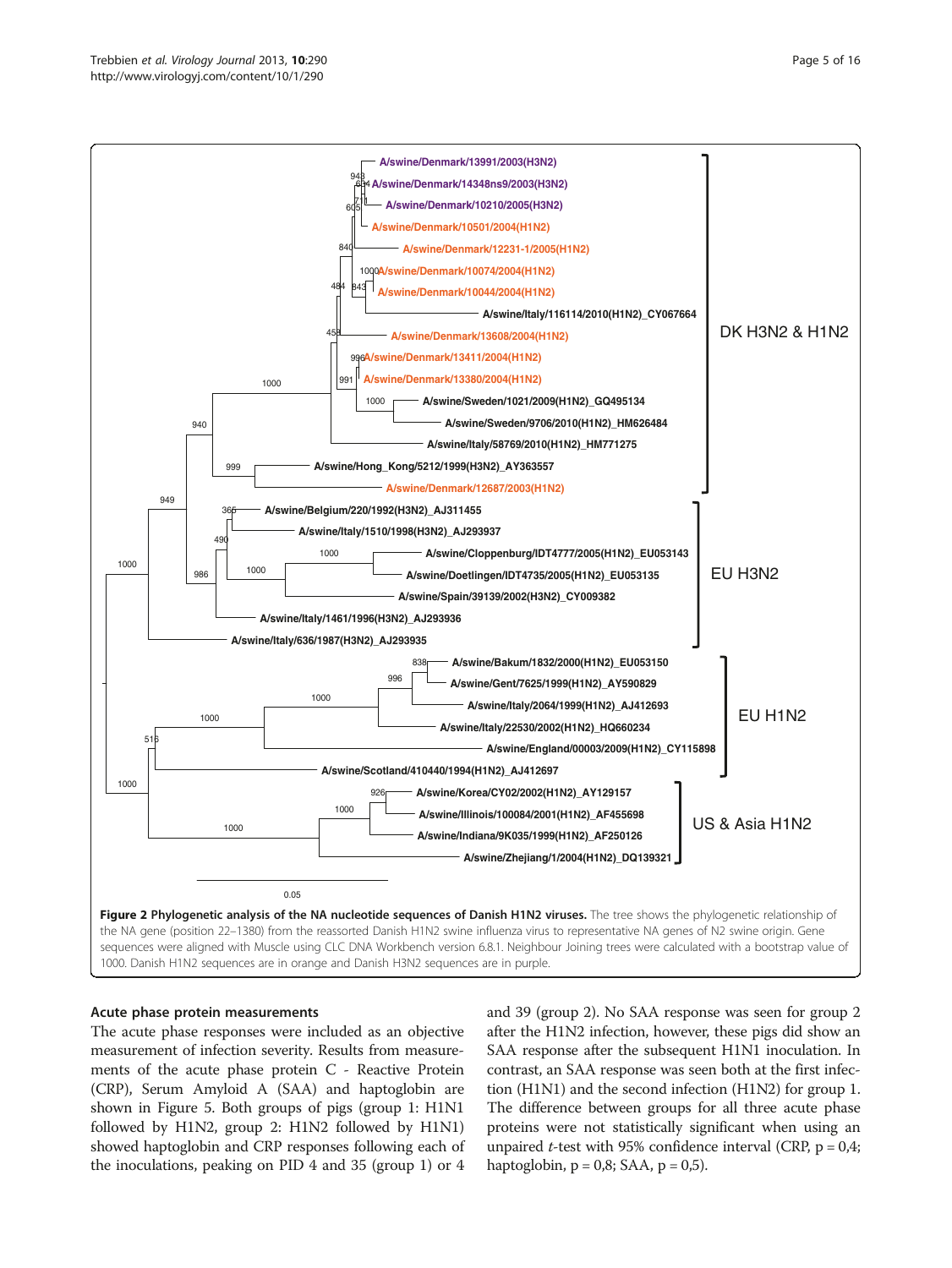<span id="page-5-0"></span>

|  |  | Table 2 Percent identity at the nucleotide level for Danish SIV viruses and reference viruses |  |
|--|--|-----------------------------------------------------------------------------------------------|--|
|--|--|-----------------------------------------------------------------------------------------------|--|

| Virus                                           |    | -1   | $\overline{2}$ | 3    | 4    | 5    | 6    |      | 8    | 9    | 10   | 11   | 12   | 13   | 14   | 15   | 16   | 17   | 18   | 19   | 20   | 21   | 22   | -23  |
|-------------------------------------------------|----|------|----------------|------|------|------|------|------|------|------|------|------|------|------|------|------|------|------|------|------|------|------|------|------|
| A/swine/Denmark/13608/2004(H1N2)                |    |      | 98             | 98   | 95   | 95   | 95   | 96   | 97   | 74   | 96   | 74   | 74   | 74   | 93   | 94   | 95   | 94   | 73   | n.a. | n.a. | n.a. | n.a. | n.a. |
| A/swine/Denmark/13411/2004(H1N2)                | 2  | 98   |                | 100  | 95   | 95   | 95   | 97   | 98   | 73   | 96   | 74   | 73   | 74   | 93   | 94   | 94   | 94   | 73   | n.a. | n.a. | n.a. | n.a. | n.a. |
| A/swine/Denmark/13380/2004(H1N2)                | 3  | 98   | 100            |      | 95   | 95   | 95   | 97   | 98   | 73   | 96   | 74   | 73   | 74   | 93   | 94   | 95   | 94   | 73   | n.a. | n.a. | n.a. | n.a. | n.a. |
| A/swine/Denmark/12687/2003(H1N2)                | 4  | 92   | 92             | 92   |      | 96   | 96   | 93   | 94   | 73   | 93   | 74   | 73   | 74   | 94   | 94   | 95   | 95   | 73   | n.a. | n.a. | n.a. | n.a. | n.a. |
| A/swine/Denmark/10044/2004(H1N2)                | 5  | 98   | 99             | 99   | 92   |      | 100  | 93   | 93   | 74   | 93   | 74   | 73   | 74   | 94   | 95   | 95   | 95   | 74   | n.a. | n.a. | n.a. | n.a. | n.a. |
| A/swine/Denmark/10074/2004(H1N2)                | 6  | 98   | 99             | 99   | 92   | 100  |      | 93   | 93   | 74   | 93   | 74   | 73   | 74   | 94   | 95   | 95   | 95   | 74   | n.a. | n.a. | n.a. | n.a. | n.a. |
| A/swine/Sweden/9706/2010(H1N2)_HM626482         |    | 96   | 98             | 98   | 90   | 96   | 96   |      | 98   | 73   | 94   | 73   | 72   | 74   | 91   | 92   | 93   | 92   | 73   | n.a. | n.a. | n.a. | n.a. | n.a. |
| A/swine/Sweden/1021/2009(H1N2) GQ495132         | 8  | 97   | 98             | 98   | 90   | 97   | 97   | 98   |      | 73   | 95   | 74   | 73   | 74   | 92   | 93   | 93   | 93   | 73   | n.a. | n.a. | n.a. | n.a. | n.a. |
| A/swine/Italy/116114/2010(H1N2)_CY067662        | 9  | 95   | 96             | 96   | 90   | 97   | 97   | 94   | 94   |      | 73   | 77   | 76   | 95   | 74   | 73   | 73   | 74   | 99   | n.a. | n.a. | n.a. | n.a. | n.a. |
| A/swine/Italy/58769/2010(H1N2)_HM771276         | 10 | 96   | 97             | 97   | 91   | 97   | 97   | 95   | 96   | 94   |      | 74   | 74   | 74   | 91   | 92   | -93  | 93   | 73   | n.a. | n.a. | n.a. | n.a. | n.a. |
| A/swine/Scotland/410440/1994(H1N2)_AF085413     | 11 | 88   | 89             | 89   | 88   | 88   | 88   | 88   | 88   | 87   | 87   |      | 92   | 78   | 74   | 73   | 74   | 73   | 77   | n.a. | n.a. | n.a. | n.a. | n.a. |
| A/swine/Doetlingen/IDT4735/2005(H1N2) EU053133  | 12 | 90   | 90             | 90   | 90   | 90   | 90   | 89   | 89   | 88   | 89   | 87   |      | 77   | 73   | 73   | 73   | 73   | 76   | n.a. | n.a. | n.a. | n.a. | n.a. |
| A/swine/Indiana/9 K035/1999(H1N2) AF250124      | 13 | 86   | 87             | 87   | 86   | 87   | 87   | 86   | 86   | 85   | 86   | 89   | 86   |      | 75   | 74   | 74   | 74   | 95   | n.a. | n.a. | n.a. | n.a. | n.a. |
| A/swine/Denmark/19126/1993(H1N1)                | 14 | n.a. | n.a.           | n.a. | n.a. | n.a. | n.a. | n.a. | n.a. | n.a. | n.a. | n.a. | n.a. | n.a. |      | 93   | 94   | 93   | 74   | n.a. | n.a. | n.a. | n.a. | n.a. |
| A/swine/Denmark/12245/2004(H1N1)                | 15 | n.a. | n.a.           | n.a. | n.a. | n.a. | n.a. | n.a. | n.a. | n.a. | n.a. | n.a. | n.a. | n.a. | n.a. |      | 94   | 95   | 73   | n.a. | n.a. | n.a. | n.a. | n.a. |
| A/swine/Denmark/14743-1/2003(H1N1)              | 16 | n.a. | n.a.           | n.a. | n.a. | n.a. | n.a. | n.a. | n.a. | n.a. | n.a. | n.a. | n.a. | n.a. | n.a. | n.a. |      | 95   | -73  | n.a. | n.a. | n.a. | n.a. | n.a. |
| A/swine/Denmark/12813-1/2004(H1N1)              |    | n.a. | n.a.           | n.a. | n.a. | n.a. | n.a. | n.a. | n.a. | n.a. | n.a. | n.a. | n.a. | n.a. | n.a. | n.a. | n.a. |      | 74   | n.a. | n.a. | n.a. | n.a. | n.a. |
| A/swine/Alberta/OTH-33-8/2009(H1N1pdm) GQ150328 | 18 | n.a. | n.a.           | n.a. | n.a. | n.a. | n.a. | n.a. | n.a. | n.a. | n.a. | n.a. | n.a. | n.a. | n.a. | n.a. | n.a. | n.a. |      | n.a. | n.a. | n.a. | n.a. | n.a. |
| A/swine/Denmark/13991/2003(H3N2)                | 19 | 98   | 98             | 98   | 92   | 99   | 99   | 96   | 97   | 96   | 96   | 89   | 90   | 87   | n.a. | n.a. | n.a. | n.a. | n.a. |      | n.a. | n.a. | n.a. | n.a. |
| A/swine/Denmark/10210/2005(H3N2)                | 20 | 98   | 98             | 98   | 91   | 99   | 99   | 96   | 97   | 96   | 96   | 88   | 90   | 86   | n.a. | n.a. | n.a. | n.a. | n.a. | -99  |      | n.a. | n.a. | n.a. |
| A/swine/Denmark/14348 ns9/2003(H3N2)            | 21 | 98   | 99             | 99   | 92   | 99   | 99   | 96   | 97   | 96   | 97   | 89   | 90   | 87   | n.a. | n.a. | n.a. | n.a. | n.a. | 99   | 99   |      | n.a. | n.a. |
| A/swine/Spain/39139/2002(H3N2)_CY009382         | 22 | 90   | 91             | 91   | 91   | 90   | 90   | 89   | 89   | 88   | 89   | 87   | 94   | 85   | n.a. | n.a. | n.a. | n.a. | n.a. | 90   | 90   | 90   |      | n.a. |
| A/swine/Hong Kong/5212/1999(H3N2)_AY363557      | 23 | 93   | 94             | 94   | 95   | 93   | 93   | 92   | 92   | 91   | 92   | 89   | 92   | 87   | n.a. | n.a. | n.a. | n.a. | n.a. | 93.  | 93   | 94   | 92   |      |

Percent identity at the nucleotide level for Danish SIV viruses and reference SIV viruses calculated for the HA and NA gene. Lower part of the table is between N2 sequences and upper part of the table is between H1 sequences, n.a.; not applicable.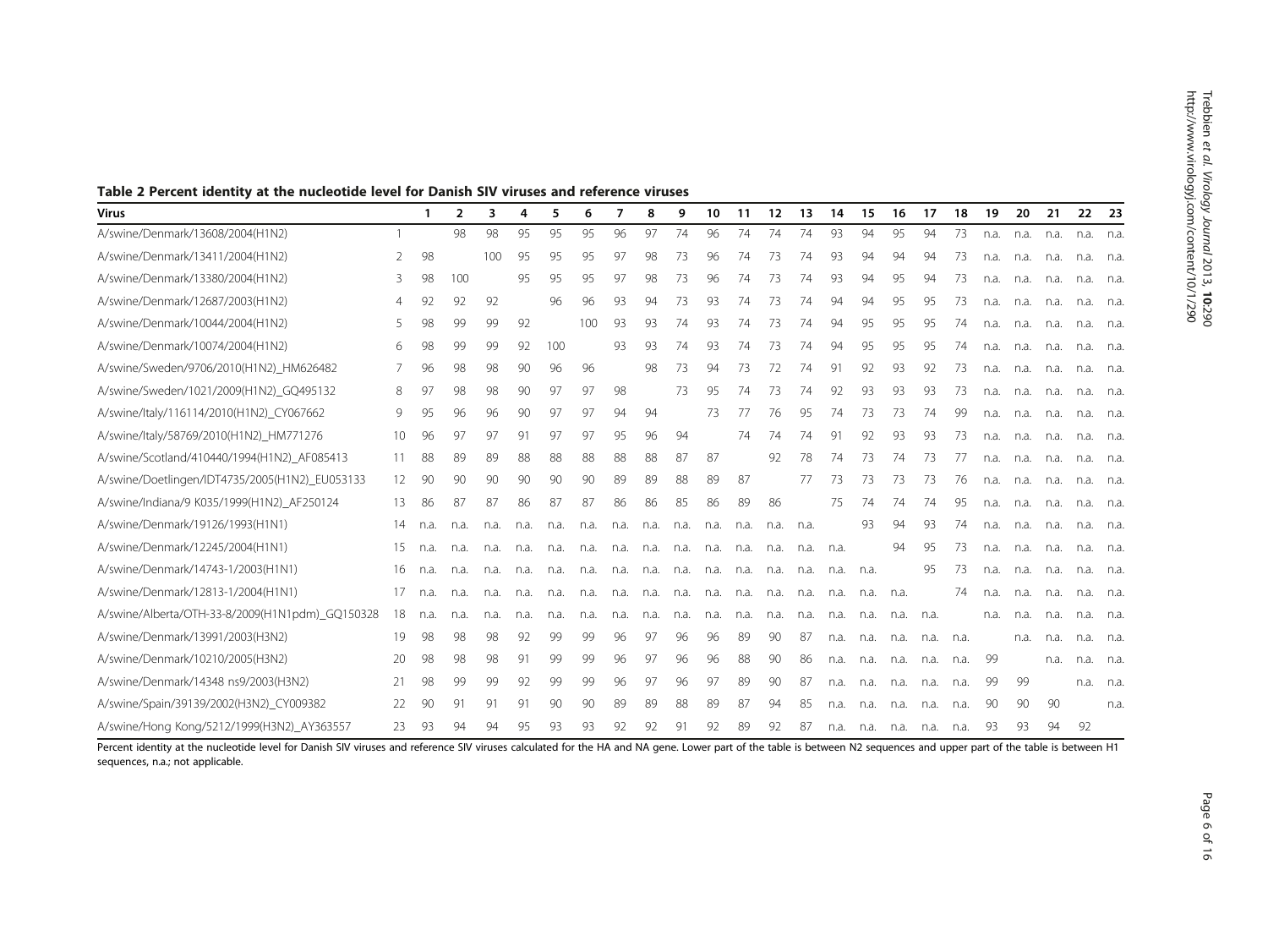<span id="page-6-0"></span>Table 3 Percentage nucleotide identity between Danish subtypes for all 8 influenza A segments

|                 | -           |                |             | . .            | -              |                 |  |  |
|-----------------|-------------|----------------|-------------|----------------|----------------|-----------------|--|--|
| Gene<br>segment |             | H1N2-13608 vs. |             | H1N2-12687 vs. | H1N2-13608 vs. | Region compared |  |  |
|                 | <b>H1N1</b> | <b>H3N2</b>    | <b>H1N1</b> | <b>H3N2</b>    | H1N2-12687     |                 |  |  |
| PB <sub>2</sub> | 93          | 93             | 94          | 94             | 95             | 709-2119        |  |  |
| PB1             | 93          | 99             | 96          | 93             | 93             | $1 - 2267$      |  |  |
| PA              | 94          | 99             | 96          | 95             | 94             | $1 - 2151$      |  |  |
| <b>HA</b>       | 94          | 51             | 95          | 50             | 95             | $1 - 1701$      |  |  |
| <b>NP</b>       | 93          | 99             | 96          | 93             | 94             | $1 - 1497$      |  |  |
| <b>NA</b>       | 49          | 98             | 49          | 92             | 92             | 22-1380         |  |  |
| M               | 96          | 99             | 98          | 96             | 96             | $1 - 971$       |  |  |
| <b>NS</b>       | 96          | 99             | 96          | 96             | 96             | $1 - 838$       |  |  |

The percentage identity of nucleotide sequences were calculated with CLC DNA Workbench version 6.8.1. Highest matches are in bold.

H1N1: A/Swine/Denmark/14348lu3/2003(H1N1); H3N2: A/Swine/Denmark/14348 ns9/2003(H3N2); H1N2-12687: A/Swine/Denmark/12687/2003(H1N2);

H1N2-13608: A/Swine/Denmark/13608/2004(H1N2).

#### Antibody detection

The results of the HI-test after  $1^{\rm st}$  and  $2^{\rm nd}$  inoculations are shown in Figure [6.](#page-10-0) For both groups of pigs an antibody response against the homologue HI-test antigen was elicited after the first inoculation and after second inoculation with the other virus (heterologous to the HI-test antigen) a boost in the antibody response was seen for group 1 pigs. This was not clearly observed for group 2 pigs. In contrast, no or very low titres of HI antibodies were seen after the first inoculation when the heterologous virus was used as antigen, however after the second inoculations, antibody responses were seen in both groups.

## Measurement of nasal virus excretion and virus load in the lung by real time RT-PCR

The results of the real time RT-PCR screening are shown for the nasal swab samples in Table [4.](#page-10-0) In general, influenza A virus RNA was detected in nasal swabs in both groups until day 7 after the  $1<sup>st</sup>$  inoculation. After the  $2<sup>nd</sup>$  inoculation on day 28, the pigs were negative by this assay, except for two pigs in group 2 that were positive on day 29 and 35 and only day 35, respectively. Virus was detected with the screening assay in all nine lung samples from pigs euthanized on day 4 but not from pigs euthanized on day 56.

The results of the quantitative real time RT-PCR assay on the positive samples showed virus excretions from PID 1 to PID 6–8 (Figure [7](#page-11-0)). For the pigs in group 1 (H1N1 inoculated), the virus titre peaked with an average of  $5.8 \times 10^6$  TCID50 equivalents on PID 3. For the pigs in group 2 (H1N2 inoculated), the peak was approximately 6 times higher reaching  $3.6 \times 10^7$  TCID50 equivalents PID 1. In group 2, two nasal swabs from one pig were found to be positive with a virus load of  $5.6 \times 10^2$  TCID50 equivalents on PID 29 and  $1.9 \times 10^2$  TCID50 equivalents on PID 35. A second pig in group 2 was positive on PID 35 with a titre of  $1.1 \times 10^3$  TCID50 equivalents. The difference in nasal virus excretion between groups was not significant with a p-value at  $0.06$  in unpaired  $t$ -test with a 95% confidence interval. Virus load in the lungs of pigs euthanized on PID 4 varied between  $10^4$  and  $10^9$  TCID50 equivalents in the different lung sections (Table [5](#page-11-0)). Furthermore, the amount of virus in the different areas of the lungs varied between the pigs. The average virus load of the nine lung sections for pigs in groups 1 and 2 were  $1.77 \times 10^8$ TCID50 equivalents and  $2.58 \times 10^7$  TCID50 equivalents, respectively. Thus, the virus load was about 7-fold higher in the group of H1N1 infected pigs compared to the H1N2 infected pigs, however this difference was not significant ( $p = 0.06$ ).

## **Discussion**

The Danish "avian-like" H1N2 subtype variant was shown to harbour an HA gene of "avian-like" H1N1 SIV origin, thus differing significantly genetically and antigenic from the prevalent H1N2 viruses circulating in most of Europe which have a human-like HA gene. The phylogenetic analyses showed that the genes of the reassorted H1N2 virus had very high identity to contemporary H1N1 and H3N2 subtypes circulating in Danish pigs in 2003. Based on the sequence analysis, the Danish H1N2 subtypes apparently arose by two independent reassortment events. This is sustained by the full-genome sequencing analysis which revealed a closer relationship of the two analysed H1N2 isolates internal genes to Danish H1N1 and H3N2, respectively, than to each other. It is also interesting that all of the other sequenced Danish H1N2 viruses phylogenetically grouped together with A/swine/Denmark/ 13608/2004(H1N2), and that A/swine/Denmark/12687/ 2003(H1N2) formed a separate cluster. Interestingly, H1N2 viruses with high sequence similarity to the Danish H1N2 in all gene segments were recently reported from Sweden (A/swine/Sweden/1021/2009(H1N2) and A/swine/Sweden/9706/2010(H1N2)) and Italy (A/swine/ Italy/58769/2009(H1N2)) [\[25-27\]](#page-15-0). The viruses from Sweden and Italy had the highest level of similarity to the A/swine/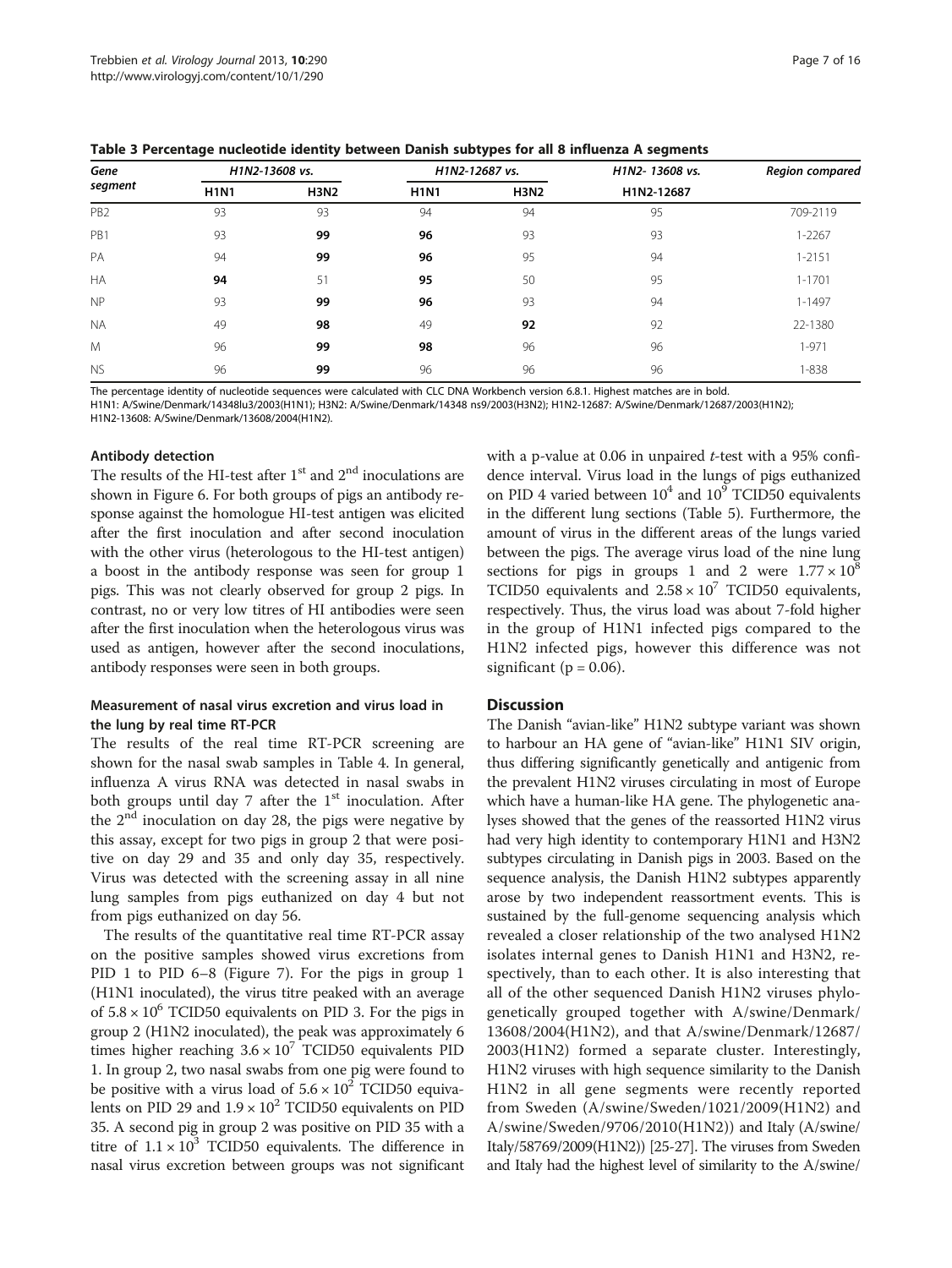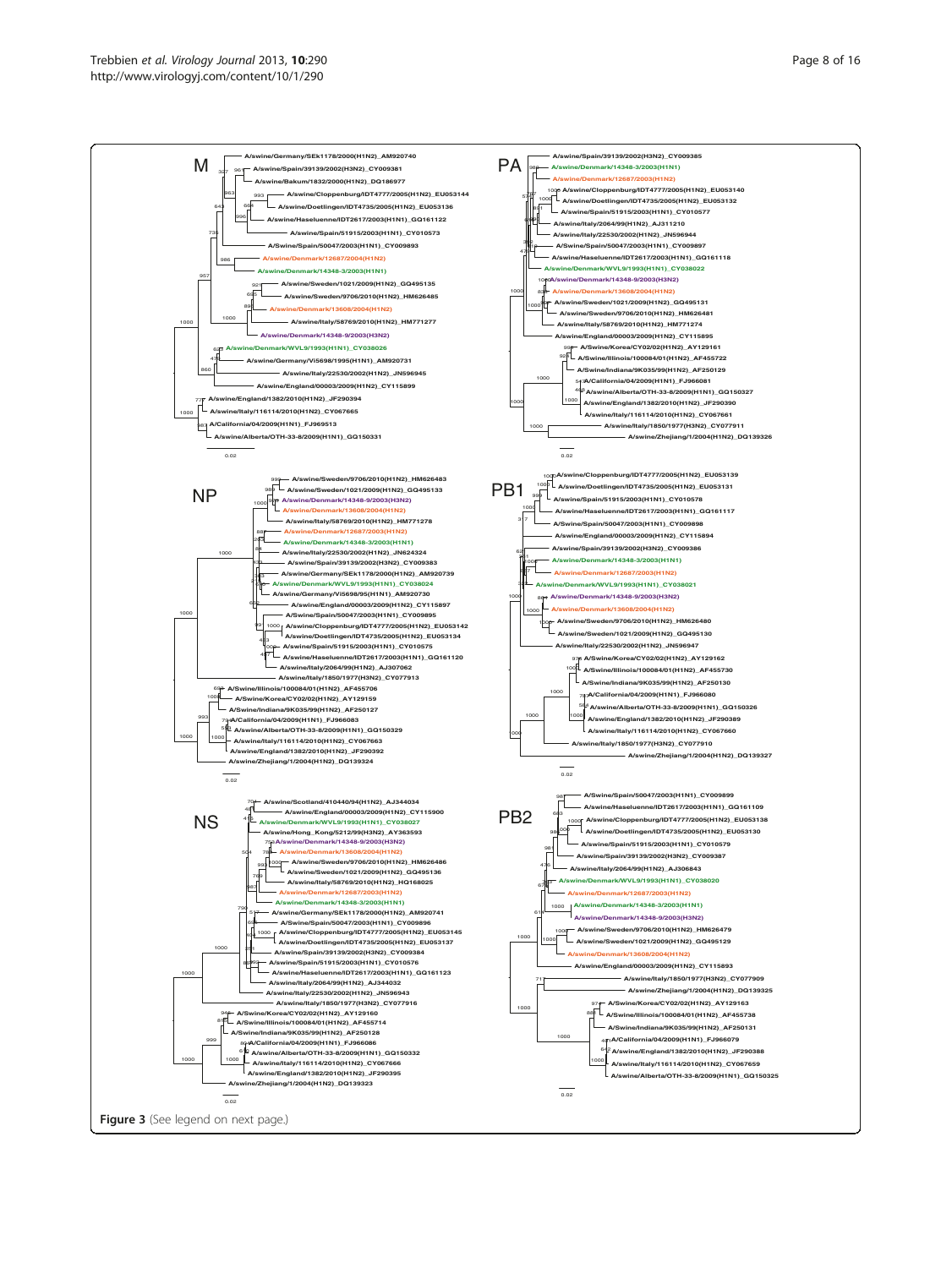#### <span id="page-8-0"></span>(See figure on previous page.)

Figure 3 Phylogenetic analysis of the internal genes of Danish H1N2 viruses. The trees show the phylogenetic relationship of the reassorted Danish H1N2 swine influenza virus to representative Danish SIV and reference nucleotide sequences for the M-gene (position 1–971), NP-gene (position 1–1497), NS-gene (position 1–838), PA-gene (position 1–2151), PB1-gene (position 1–2267), and PB2-gene (position 709–2119). Gene sequences were aligned with Muscle using CLC DNA Workbench version 6.8.1. Neighbour Joining trees were calculated with a bootstrap value of 1000. Danish H1N2 sequences are in orange, Danish H1N1 sequences are in green, and Danish H3N2 sequences are in purple.

Denmark/13608/2004(H1N2) based on phylogeny and amino acid markers. The A/swine/Denmark/13608/2004 (H1N2) had seven predicted glycosylation sites in the HA-protein compared to the A/swine/Denmark/12687/ 2003(H1N2) which had 4 sites. Glycosylation of the HA protein is important for virulence and antigenic masking of influenza A virus and could be the reason for the more successful establishment of the A/swine/Denmark/13608/ 2004(H1N2) virus [\[28,29\]](#page-15-0). At the receptor binding domain of the HA-protein, a different motif at position 225 was seen for the A/swine/Denmark/12687/2003(H1N2) compared to the other H1N2 viruses confirming a difference between the clusters. The H1N2 virus was detected in Denmark for the first time in 2003, approximately 6– 7 years before it was found in Sweden. A publication from 2012 regarding Italian H1N2 SIV reports a retrospective finding of the "avian-like" H1N2 in samples from 2002 [[27\]](#page-15-0). Before the discovery of the Danish H1N2 subtype, subtyping of SIV in Denmark was performed using HItest. The HI-test only subtypes the HA of influenza A virus and the reassortant H1N2 virus may easily have been missed. Thus, due to the lack of systematic surveillance data in Europe at that time, the exact geographical origin of the new H1N2 subtype cannot be documented. Nevertheless, we speculate that the reassortment event happened between two Danish strains of H1N2 and H3N2 and subsequently spread to other European countries by export of living pigs. This hypothesis is supported by the full genome characterisation of the new reassorted viruses which showed that all gene segments were almost identical to genes of contemporary

Danish H1N1 or H3N2 isolates. Furthermore, Denmark has a minimal import of live pigs from other countries which hamper introduction of new isolates. Accordingly, Denmark is free from the "human-like" H1N2 SIV which has been prevalent in central Europe for the last decades. The introduction of the virus into Sweden and Italy can be explained by the import of pigs from Denmark since pigs are not routinely tested for SIV in connection to export. Indeed, according to the National Association of Pig Breeders in Italy (ANAS), the import of living swine to Italy from Denmark is substantial. Taken together the Danish "avian-like" H1N2 subtype may be the first H1N2 subtype established within a pig population which possesses an HA of avian-like H1N1 origin.

The emergence of reassortant viruses in swine from concurrent circulating swine viruses occasionally occurs. Most European H1N2 viruses are closely related to A/ swine/Scotland/4104/1994(H1N2) having an HA of human origin [[9](#page-14-0)]. As an exception, A/swine/Italy/2064/1999 (H1N2) has an HA gene related to the Danish H1N2 HA gene, and to concurrent Italian H1N1 and other European avian-like H1N1 viruses [[9\]](#page-14-0). However, the NA gene of A/ swine/Italy/2064/1999(H1N2) is closely related to NA genes of European H1N2 viruses, contrary to the Danish subtype which has an NA gene closer related to that of concurrent Danish H3N2 viruses. Thus, A/swine/Italy/ 2064/1999(H1N2) may be a reassortment of avian-like H1N1 and A/swine/Scotland/4104/94(H1N2)-like viruses. There have been no further reports on this virus, so this reassortant virus probably was unsuccessful in becoming established in the local and regional pig population.

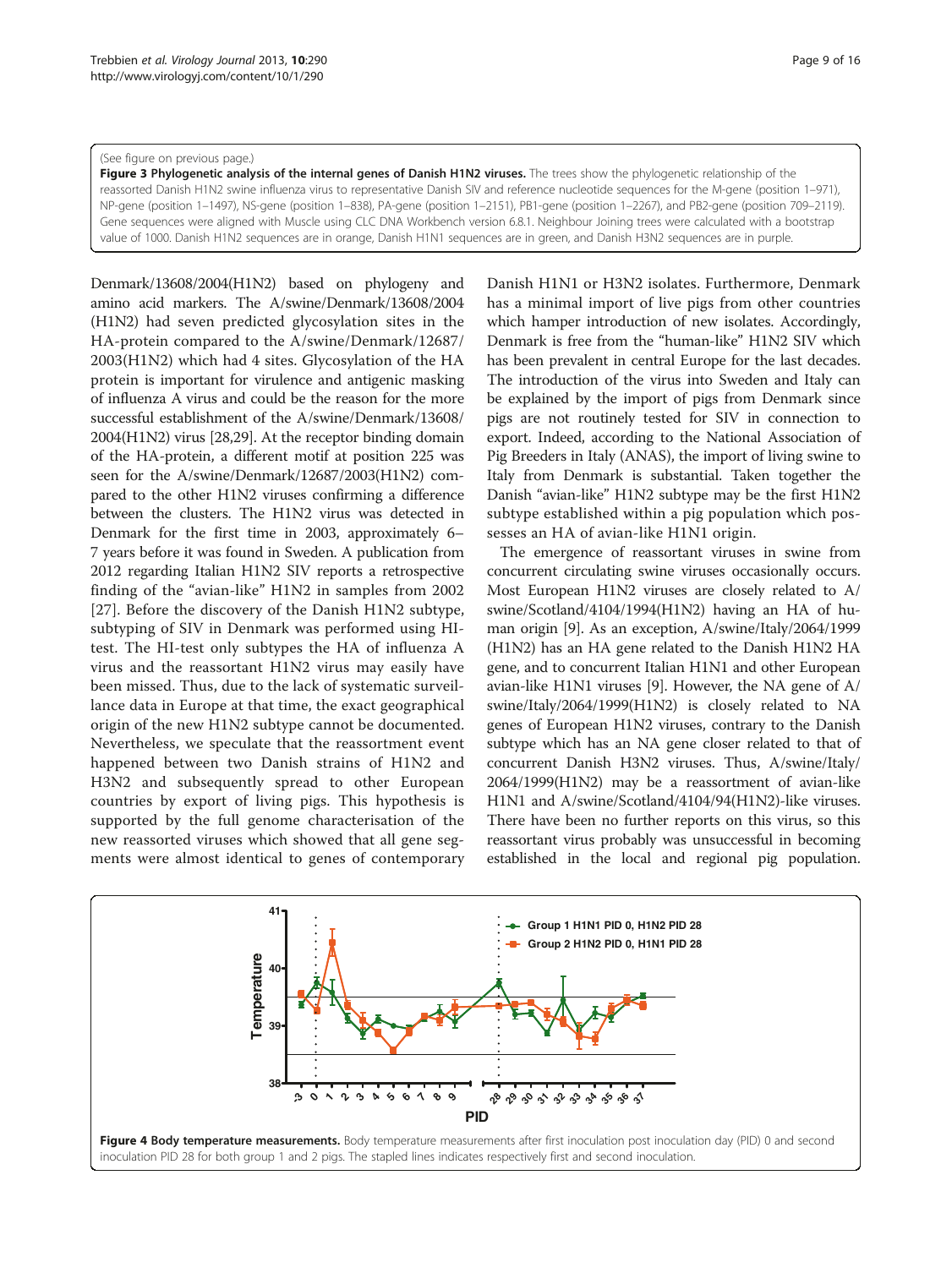<span id="page-9-0"></span>Trebbien et al. Virology Journal 2013, 10:290 **Page 10 of 16** Page 10 of 16 http://www.virologyj.com/content/10/1/290



PID: post inoculation day.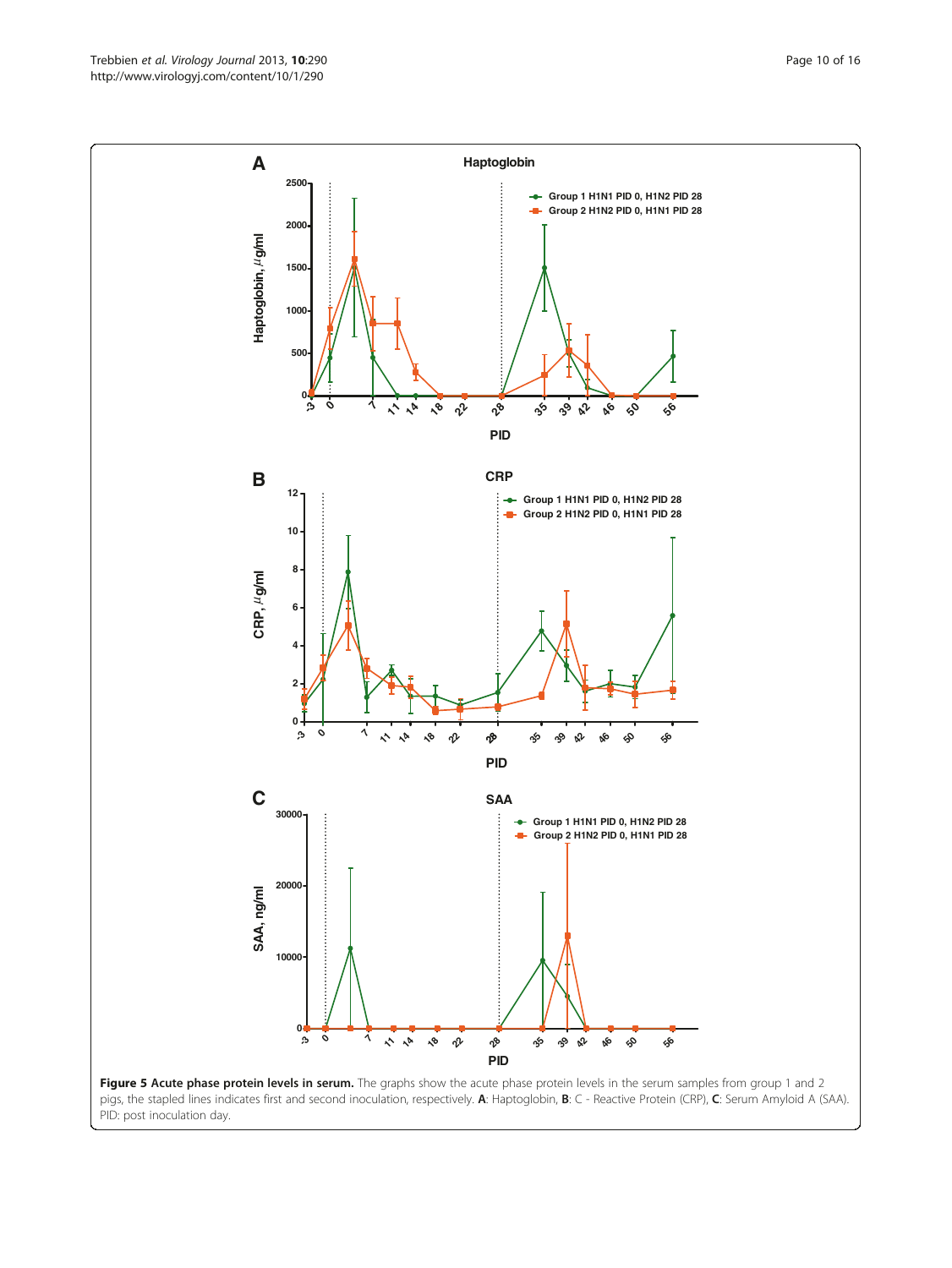<span id="page-10-0"></span>

Recently, reassortments containing genes from the H1N1pdm09 virus have occurred *i.e.* an H1N2 with all genes from the pandemic virus except the N2 [\[21\]](#page-14-0) and an H1N2 with HA and NA from the European swine H1N2 and the rest of the genes from the pandemic virus [[22\]](#page-15-0). These findings further sustain the need for continuous SIV monitoring nationally and sharing of SIV surveillance data internationally.

Under the experimental conditions of the present study, the "avian-like" H1N2 subtype induced more severe macroscopic lung lesions compared to the older

"avian-like" H1N1 subtype. The virus load in the lungs and the nasal excretions were slightly higher for the H1N2 infected pigs, however, the difference between groups was not statistically significant. In the pigs euthanized PID 4, virus was present in high amounts in most of the lung sections and did not show a predilection for any particular lung lobe, even though the macroscopic changes were more pronounced in the cranial parts. This is in accordance with findings of De Vleeschauwer et al. [[30](#page-15-0)] who also were unable to demonstrate a particular pattern in virus titres in cranial and caudal lung lobes after

| PID                        |        |                         | Group1          |                 |           | Group2                       |                |        |                          |                    |                          |                 |  |
|----------------------------|--------|-------------------------|-----------------|-----------------|-----------|------------------------------|----------------|--------|--------------------------|--------------------|--------------------------|-----------------|--|
|                            | 1      | $\overline{\mathbf{2}}$ | 3               | 4               | 5         | 6                            | $\overline{7}$ | 8      | 9                        | 10                 | 11                       | 12              |  |
| $-3$                       |        | ٠                       |                 |                 |           |                              |                |        |                          |                    | $\overline{\phantom{a}}$ |                 |  |
| $\circ$                    |        | ۰                       |                 |                 |           |                              |                |        |                          |                    |                          |                 |  |
| $\overline{1}$             | $+$    | $\! + \!\!\!\!$         | $\! + \!\!\!\!$ | $\! + \!\!\!\!$ | $+$       | $^{+}$                       |                | $+$    | $^{+}$                   | $+$                | $^{+}$                   | $^{+}$          |  |
| $\overline{2}$             | $+$    | $+$                     | $^{+}$          | $^{+}$          | $+$       | $^{+}$                       | $+$            | $^{+}$ | $^{+}$                   | $\, +$             | $^{+}$                   | $^{+}$          |  |
| $\overline{3}$             | $\, +$ |                         | $+$             | $^{+}$          | $\, +$    | $^{+}$                       | $^{+}$         | $+$    | $^{+}$                   | $\, +$             | $^{+}$                   | $^{+}$          |  |
| $\overline{4}$             | $\, +$ |                         | $^{+}$          | $+$             | $+$       | $^{+}$                       |                | $+$    | $^{+}$                   | $\, +$             | $^{+}$                   | $^{+}$          |  |
| 5                          | n.a.   | n.a.                    | $\! + \!\!\!\!$ | $+$             | $+$       |                              | n.a.           | n.a.   | $+$                      | $\! + \!\!\!\!$    | $\! + \!\!\!\!$          |                 |  |
| 6                          | n.a.   | n.a.                    | $\! + \!\!\!\!$ | $+$             | $+$       | $\boldsymbol{+}$             | n.a.           | n.a.   | $\! +$                   | $\! +$             | $\! + \!\!\!\!$          |                 |  |
| $\overline{7}$             | n.a.   | n.a.                    | $+$             | $\! +$          | $(+)^{'}$ | $\overline{\phantom{a}}$     | n.a.           | n.a.   | $\! +$                   | $(+)$ $\acute{}$   | $\! + \!\!\!\!$          | $(+)^{\prime}$  |  |
| 8                          | n.a.   | n.a.                    |                 |                 |           | ٠                            | n.a.           | n.a.   | $\overline{\phantom{a}}$ | $(+)$ <sup>'</sup> | $\overline{\phantom{a}}$ |                 |  |
| 9,11,14,18,22              | n.a.   | n.a.                    |                 |                 |           | $\overline{\phantom{a}}$     | n.a.           | n.a.   |                          |                    |                          |                 |  |
| 28                         | n.a.   | n.a.                    |                 |                 |           | $\overline{\phantom{a}}$     | n.a.           | n.a.   |                          |                    | $\overline{\phantom{0}}$ |                 |  |
| 29                         | n.a.   | n.a.                    |                 |                 |           | $\overline{\phantom{a}}$     | n.a.           | n.a.   |                          |                    | $\overline{a}$           | $^{+}$          |  |
| 30, 31, 32, 33, 34         | n.a.   | n.a.                    |                 |                 |           | $\overline{\phantom{a}}$     | n.a.           | n.a.   |                          |                    |                          |                 |  |
| 35                         | n.a.   | n.a.                    |                 |                 |           | $\overline{\phantom{0}}$     | n.a.           | n.a.   |                          |                    | $^{+}$                   | $\! + \!\!\!\!$ |  |
| 36, 37, 39, 42, 46, 50, 56 | n.a.   | n.a.                    |                 |                 |           | $\qquad \qquad \blacksquare$ | n.a.           | n.a.   |                          |                    |                          |                 |  |

Table 4 Results from the real time RT-PCR screenings assay detecting the NP-gene on nasal swabs

Group 1 pigs (1–6) were inoculated post inoculation (PID) 0 with A/swine/Denmark/19126/1993 (H1N1) and reinoculated PID 28 with A/swine/Denmark/10074/ 2004 (H1N2). Group 2 pigs (7–12) were inoculated post inoculation (PID) 0 with A/swine/Denmark/10074/2004 (H1N2) and reinoculated PID 28 with A/swine/ Denmark/19126/1993 (H1N1). +: Positive samples; -: negative samples; n.a.: not applied as pigs were euthanized PID 4; (+)': in double testing one had a positive ct-value.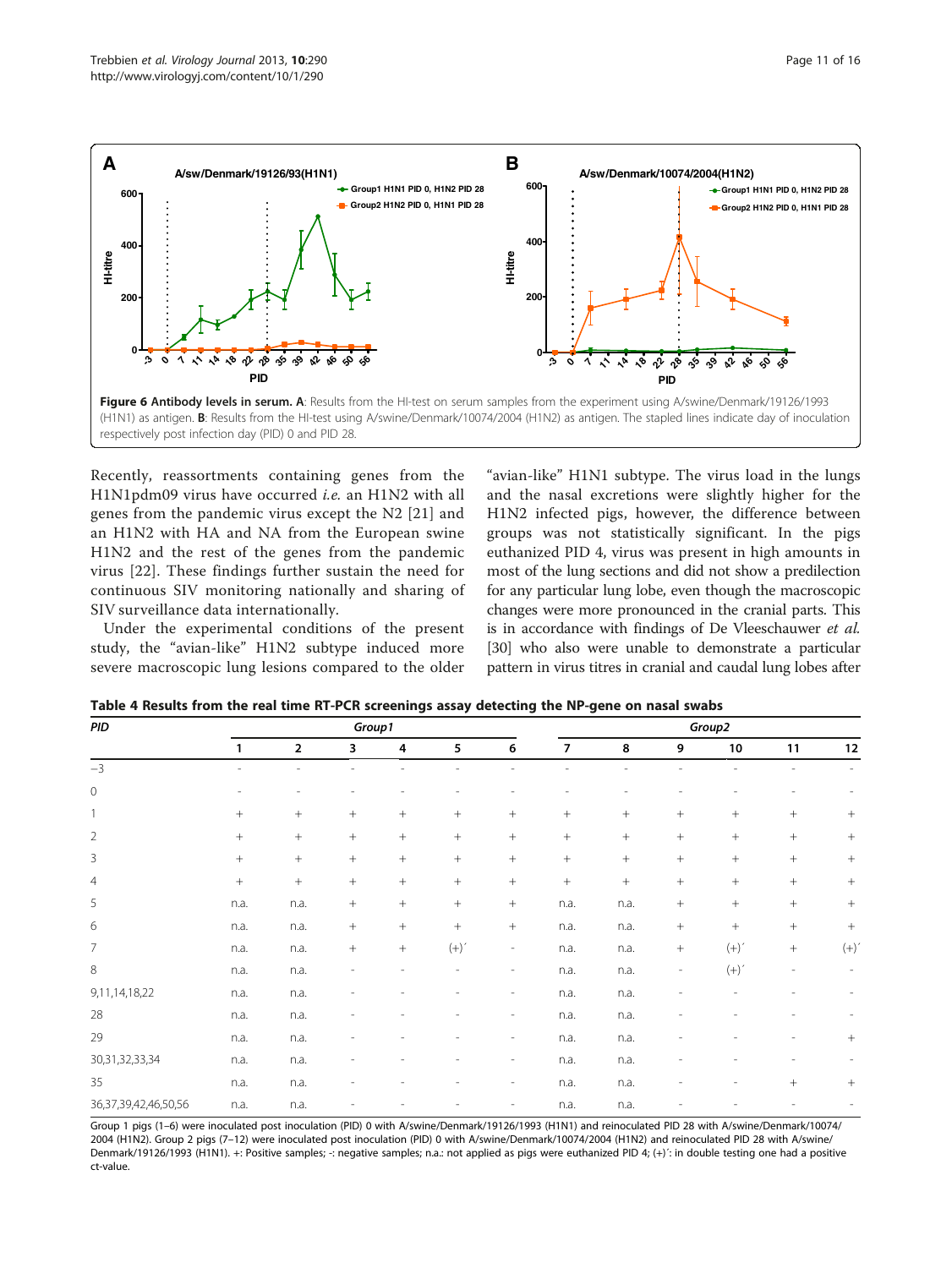<span id="page-11-0"></span>

an H1N1 infection in pigs. Initial reports from the field in 2004 claimed that the severity and duration of clinical signs elicited in response to the H1N2 virus was more severe compared with the H1N1 or H3N2 viruses, respectively (unpublished data). However, the results only provided a non-significant tendency for the H1N2 virus to be more virulent than the H1N1 virus. Apparently, the pigs elicited no clinical signs in response to experimental inoculation. The pigs were specific laboratory raised animals of high sanitary status free from the majority of pathogens known to cause disease in pigs [\[31\]](#page-15-0). They were kept in isolation without any contact to other animals eliminating the risk of exposure to new pathogens during the experiment. Furthermore, the pigs were not exposed to the same stress as pigs housed under field conditions and they had

| Table 5 Virus load in lung samples |  |  |  |  |  |  |
|------------------------------------|--|--|--|--|--|--|
|------------------------------------|--|--|--|--|--|--|

| Lung             | Group 1             |                     | Group 2             |                     |  |  |  |  |
|------------------|---------------------|---------------------|---------------------|---------------------|--|--|--|--|
| sections         | Pig 1               | Pig 2               | Pig 7               | Pig 8               |  |  |  |  |
| Lu1              | $6.0 \times 10^{7}$ | $9.5 \times 10^{6}$ | $1.5 \times 10^{5}$ | $2.3 \times 10^{7}$ |  |  |  |  |
| u2               | $7.1 \times 10^{6}$ | $1.4 \times 10^{9}$ | $3.1 \times 10^{7}$ | $1.8 \times 10^{8}$ |  |  |  |  |
| Lu3              | $1.1 \times 10^{7}$ | $5.2 \times 10^{8}$ | $7.5 \times 10^{6}$ | $3.7 \times 10^{7}$ |  |  |  |  |
| U4               | $2.0 \times 10^{5}$ | $7.1 \times 10^{7}$ | $3.2 \times 10^{4}$ | $4.5 \times 10^{4}$ |  |  |  |  |
| 1 <sub>U</sub> 5 | $3.5 \times 10^{8}$ | $1.8 \times 10^{8}$ | $7.6 \times 10^{7}$ | $1.4 \times 10^{5}$ |  |  |  |  |
| Lu6              | $3.8 \times 10^{6}$ | $1.5 \times 10^{7}$ | $6.2 \times 10^{6}$ | $2.1 \times 10^{5}$ |  |  |  |  |
| 1 <sub>u7</sub>  | $7.8 \times 10^{6}$ | $2.1 \times 10^{8}$ | $3.7 \times 10^{7}$ | $3.2 \times 10^{7}$ |  |  |  |  |
| Lu8              | $9.8 \times 10^{7}$ | $4.8 \times 10^{7}$ | $7.1 \times 10^{6}$ | $2.9 \times 10^{7}$ |  |  |  |  |
| Lu9              | $1.6 \times 10^{8}$ | $3.7 \times 10^{6}$ | $2.9 \times 10^{6}$ | $8.5 \times 10^{4}$ |  |  |  |  |

The table shows the virus load expressed as TCID50 equivalents in lung sections of pigs euthanized post inoculation day (PID) 4 measured by quantitative real time RT-PCR detecting the matrix gene. Group 1 pigs were inoculated PID 0 with A/swine/Denmark/19126/1993 (H1N1) and group 2 pigs were inoculated PID 0 with A/swine/Denmark/10074/2004 (H1N2). Lu1: cranioventral part of the left cranial lobe; lu2: caudoventral part of the left cranial lobe; lu3: dorsal part of the left cranial lobe; lu4: ventral part of the right cranial lobe; lu5: middle part of the right cranial lobe; lu6: dorsal part of the right cranial lobe; lu7: middle part of the right middle lobe; lu8: middle part of the accessory lobe; lu9: middle part of the right caudal lobe.

plenty of room and grooming material. This is probably the explanation for the lack of clinical signs even though the pigs clearly were infected as revealed by a slight rise in body temperature 1–3 days after challenge, the development of specific SIV antibodies, and the induction of an acute phase protein response following both the primary and the secondary inoculations. These observations further sustain that the clinical consequences of swine influenza virus infections under field conditions are highly dependent on management and the general health status of the herds.

Influenza A virus was excreted nasally from the day after inoculation until approximately PID 7 in pigs from both infection groups following the primary inoculation. After the second inoculation at PID 28, no or very low levels of nasal virus excretion was detected and only for one day which firmly indicate that there is a high level of cross-protection between the subtypes. An antibody response was elicited after inoculation of the first virus isolate and the response was boosted when the pigs were re-inoculated with the second virus isolate. Haptoglobin and CRP responses to primary infection with H1N1 and H1N2 were very similar. In contrast, no SSA response to primary infection with H1N2 was seen. Pomorska-Mól et al. [[32\]](#page-15-0) showed data on the induction of pig acute phase proteins CRP, haptoglobin and SAA after single experimental infection with a Polish "human-like" H1N2 SIV subtype and found a rapid and substantial increase in CRP, haptoglobin, and SAA. In the present study sampling was not performed at PID 2 and 3, therefore an SAA response to the primary H1N2 infection might have been missed. The results, however, corroborate well the results of Pomorska-Mól et al. showing pronounced haptogobin and CRP responses at day 4 post infection with H1N2. Taken together, these data indicated that infection with either H1N1 or H1N2 induces a high level of cross-protection against infection with the other virus. This was expected since the HA of the two subtypes is of the same "avian-like" origin.

The duration of the nasal virus excretion is in accordance with other experimental studies on SIVs showing excretion for 4–7 days after infection [[33](#page-15-0)-[35](#page-15-0)]. The duration of virus excretion following the primary H1N1 and H1N2 inoculation was comparable; however, the amount of virus excreted was approximately six-fold higher for pigs infected with H1N2 compared to H1N1 infected pigs. The H1N2 subtype has been very successful in spreading and constitute now 20% of the circulating subtypes in Danish pigs (own unpublished observations). The reason for this is not known but it's interesting that this virus has succeeded in spreading despite existing immunity against the H protein of the H1N1 subtypes that has been circulating in Denmark since the mid-1980s.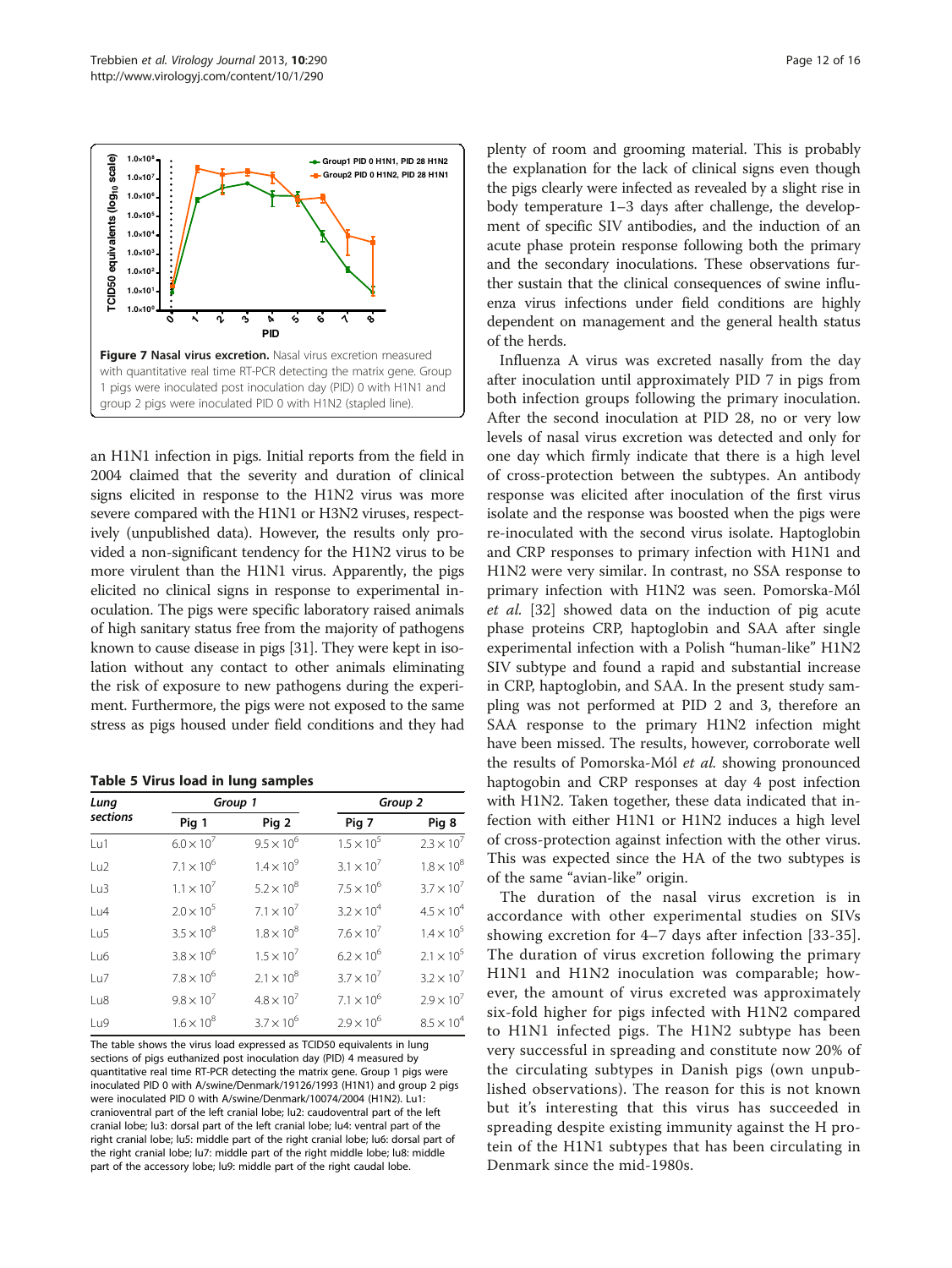## Conclusion

In conclusion, the "avian-like" H1N2 subtype has been circulating in Denmark since 2003 and originated probably by reassortment between Danish strains of "avian-like" H1N1 and H3N2. The "avian-like" H1N2 differs from other H1N2 subtypes in most of Europe and USA. There are two clusters of the Danish H1N2 variant and one of them seems to have spread to countries like Sweden and Italy. The experimental study shows comparable infection dynamic between the "avian-like" H1N2 and "avian-like" H1N1 with a tendency of the H1N2 to have a slightly larger impact on lungs. There were no clear clinical sign except elevated body temperature under the experimental conditions. Systemic responses to both virus subtypes were recognised by a clear antibody and acute phase response and there were a clear cross-protection between the two subtypes of "avian-like" H1N2 and "avian-like" H1N1.

## Materials and methods

#### Viruses

Viruses were propagated in either Madin-Darby Canine Kidney Epithelial Cells (MDCK) or primary swine kidney cell cultures. Virus isolation was achieved from routine diagnostic samples, nasal swabs or lung tissue samples, sent to the Danish National Veterinary Laboratory for routine diagnostic purposes. Details on all viruses included in the study are summarised in Table [1.](#page-2-0)

#### Sequencing and phylogenetic analysis

Sequencing of the HA and NA genes was performed as previously described by Bragstad et al. 2005 [[36\]](#page-15-0) and full genome sequencing of all 8 gene segments was performed as described in Bragstad et al. 2006 [[37](#page-15-0)]. Full genome sequencing was performed on the following virus isolates: A/swine/Denmark/13608/2004(H1N2), A/swine/Denmark/12687/2003(H1N2), A/swine/Denmark/ 14348-9/2003(H3N2), and A/swine/Denmark/14348-3/ 2003(H1N1).

For phylogenetic analyses, gene sequences were aligned with MUSCLE using CLC DNA Workbench version 6.8.1. Neighbour Joining trees were calculated with a bootstrap value of 1000.

Amino acid sequences were deduced from nucleotide sequences using CLC DNA Workbench version 6.8.1 and aligned with MUSCLE. N-glycosylation sites were predicted with NetNGlyc 1.0 (CBS, DTU, Denmark).

#### Experimental infection

Landrace/Yorkshire (LY) pigs, both males and females, two months of age and free from more than 30 known swine pathogens including the important respiratory pathogens porcine circovirus 2 (PCV2), porcine reproductive and respiratory syndrome virus (PRRSV), swine influenza virus (SIV), porcine respiratory coronavirus, Actinobacillus pleuropneumonia and mycoplasmas [\[31](#page-15-0)], were used for the experiment. The pigs were randomly divided into two groups of 6 pigs, denoted group 1 and group 2. Each group was housed in separate isolation units (biosafety level 3). The pigs in group 1 were inoculated intranasally in the left nostril on PID 0 with 4 ml of A/swine/Denmark/19126/1993 (H1N1) with a titer of 105.7 tissue culture infectious dose 50% (TCID50) per ml. Two pigs were euthanized on PID 4. On PID 28, the remaining four pigs were re-inoculated with 4 ml of A/ swine/Denmark/10074/2004 (H1N2) with a titer of  $10^{5.9}$ TCID50 per ml and they were euthanized on PID 56. For the pigs in group 2, the experimental design was similar except that the pigs were inoculated on PID 0 with the H1N2 isolate and then on PID 28 with the H1N1 isolate. Euthanization was performed by intravenous injection of pentobarbiturate (50 mg/kg) followed by exsanguination by cutting the arteria axillaris.

Body temperature was measured rectally before further handling of the pigs on PID −3, 0–9, and 28–37. Clinical signs and well-being of the pigs was monitored twice daily during the experiment. Blood samples were taken on PID −3, 0, 7, 11, 14, 18, 22, 28, 35, 39, 42, 46, 50, and 56 from vena jugulars from all pigs and from animals when euthanized on PID 4. Blood samples obtained on PID 0 and 28 were collected prior to inoculation. The blood samples were left on ice to coagulate for 15 minutes and centrifuged at 3500 rpm for 10 minutes at 4°C. Sera were transferred to new vials and stored at −80°C.

Nasal swab samples were collected on PID −3, 0–9, 11, 14, 18, 22, 28–37, 39, 42, 46, 50, and 56 from the right nostril. The swabs were placed in 1 ml phosphate buffered saline (PBS) (pH 7.5) and stored at −80°C until analysis. Nasal swabs taken on PID 0 and 28 were collected prior to inoculation. At post mortem, samples were collected and frozen at −80°C from the following nine parts of the lung, lu1: cranioventral part of the left cranial lobe; lu2: caudoventral part of the left cranial lobe; lu3: dorsal part of the left cranial lobe; lu4: ventral part of the right cranial lobe; lu5: middle part of the right cranial lobe; lu6: dorsal part of the right cranial lobe; lu7: middle part of the right middle lobe; lu8: middle part of the accessory lobe; and lu9: middle part of the right caudal lobe.

The study was carried out in strict accordance with the Danish legislation on animal experiments (LBK nr 1306 – 23/11/2007) and EU regulations on the use of laboratory animals for research.

#### Acute phase proteins

Haptoglobin concentrations were determined by a sandwich ELISA as described previously [\[38](#page-15-0)]. The detection limit was 66 μg/ml.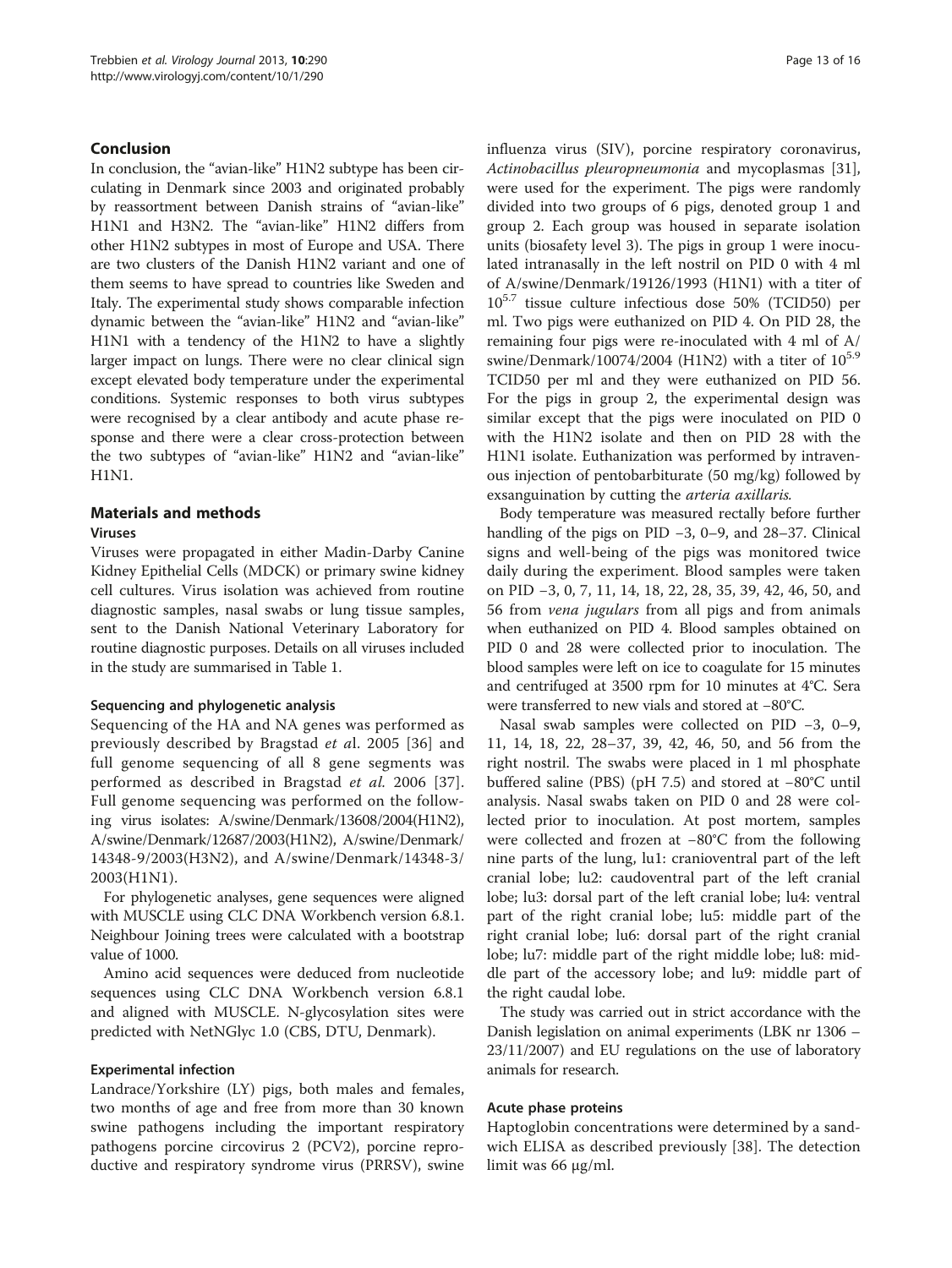A commercially available sandwich ELISA assay (Phase SAA assay, Tridelta Development Ltd., Kildare, Ireland) was used for determination of Serum Amyloid A (SAA) concentrations. This assay was based on anti-human monoclonal antibodies in a sandwich set-up as originally described by McDonald et al. [[39\]](#page-15-0). The detection limit of the assay was 125 μg/ml (porcine SAA equivalents).

C – Reactive Protein (CRP) was analyzed by a sandwich type ELISA using dendrimer-coupled cytidine diphosphocholine (a CRP-binding ligand) in the coating layer as previously described [\[40](#page-15-0)] employing polyclonal rabbit anti-human antibodies with cross-reactivity towards porcine CRP followed by peroxidase-conjugated goat anti rabbit antibody for detection (both antibodies from DAKO, Glostrup, Denmark). The cross-reactivity of the anti human CRP antibody with porcine CRP was demonstrated previously [\[41](#page-15-0)]. The detection limit was 1416 ng/mL (human equivalents).

## Antibody detection

Antibodies were detected with the Hemagglutination Inhibition (HI) – test. Serum samples were pre-treated as follows: 100 μl of serum was inactivated at 56°C for 30 minutes. 400 μl of a 25% kaolin suspension in PBS was added and incubated for 20 minutes at room temperature and regularly shaken. The samples were centrifuged at 3000 rpm for 10 min, the supernatant mixed with 60 μl of packed chicken erythrocytes and incubated with the erythrocytes in a water bath at 37°C for 1 hour and regularly shaken. Finally, the samples were centrifuged at 3000 rpm for 10 min and the supernatant was used in the HI-test.

In the HI-test, 25 μl PBS was added to each well of a microtitre plate, then 25 μl of the sample was added and diluted two-fold. Then 25 μl of the antigen (4 HA units) were added to each well. The plate was shaken for 10 sec and incubated for 1 hour at room temperature. After incubation, 25 μl of 0.6% chicken erythrocyte dilution was added to the wells, shaken for 10 sec and incubated for 30 minutes at room temperature. The HI-titre of the serum samples was determined as the highest dilution showing complete inhibition of agglutination.

Chicken erythrocytes were used as standard blood cells. During testing it was noted that the H1N2 isolate used for inoculation (A/swine/Denmark/10074/2004 (H1N2)) did not have the ability to agglutinate chicken erythrocytes. Instead guinea pig erythrocytes were used for this isolate. The procedure for the HI-test using guinea pig erythrocytes was similar except that a 1% suspension of erythrocytes in PBS with 0.005% gelatine was used.

## RNA purification

RNA was purified from nasal swabs and lung tissue samples with RNeasy Minikit (Qiagen, GmbH, Germany). 200 μl nasal swab sample was lysed in 400 μl RLT-buffer containing 1% ß-mercaptoethanol while 30 mg of lung tissue were homogenized and lysed with 600 μl RLTbuffer containing ß-mercaptoethanol by bead-beating. After lysis, the RNA was purified according to the kit instructions. RNA was stored at -80°C until analysis. RNA was extracted from all nasal swabs and lung tissue samples and tested by a real time RT-PCR screenings assay. All positive samples were further tested in a quantitative real time RT-PCR assay.

## Real time RT-PCR screening assay

A previously designed general influenza A virus RT-PCR assay with specific primers for a conserved region of the nucleoprotein (NP) gene described by Munch et al. [[42](#page-15-0)] was modified into a real time assay using SYBR green chemistry detection. This assay was used to screen the nasal swabs and tissue samples for influenza A virus specific RNA. The real time RT-PCR was performed in a Rotor-Gene 3000 machine (Corbett Research, Australia) in a total volume of 25 μl using the Qiagen OneStep RT-PCR kit (Qiagen, GmbH, Germany) with 2 μl of extracted RNA, 0.6 μM of each primer (Forward Primer MMU39 and Reverse Primer MMU19), and 6.25× SYBR green (Invitrogen SYBR® Green I Nucleic acid stain 10000×). The amplification temperature profile was 50°C for 30 min for reverse transcription followed by 95°C for 15 min and 45 cycles of 94°C for 20 s, 60°C for 20 s and 72°C for 30 s. This was immediately followed by a melting point analysis: 50°C for 60 s, ramping from 50°C to 99°C in increments of 1°C and holding for 15 s at each step. The fluorescence signal was measured at 72°C during each PCR cycle and at each temperature increment step during the melting analysis. All fluorescence measurements were analysed with the Rotor-Gene Software Version 6.0. with non template control (NTC) threshold set at 10% and the normalised fluorescence threshold limit set at 0.05 for cycle threshold (Ct values) determination.

#### Relative quantification by real time RT-PCR

For quantification of virus load in nasal swabs and in lung tissue a quantitative real time RT-PCR assay based on Primer Probe Energy Transfer technology (PriProET) targeting a conserved region of the matrix gene was used [[30,43\]](#page-15-0). The real time RT-PCR was performed in a Rotor-Gene 3000 machine (Corbett Research, Australia) with a total reaction volume of 25 μl using the RNA Ultrasense™ One-Step Quantitative RT-PCR System (Invitrogen), 5 μl of extracted RNA, 0.4 μM of forward primer, 1.0 μM of FAM-labelled reverse primer, and 1.0 μM of Cy5-labelled probe. The amplification temperature profile was 50°C for 30 min for reverse transcription followed by 95°C for 5 min and 45 cycles of 95°C for 15 s, 55°C for 30 s and 72°C for 20 s and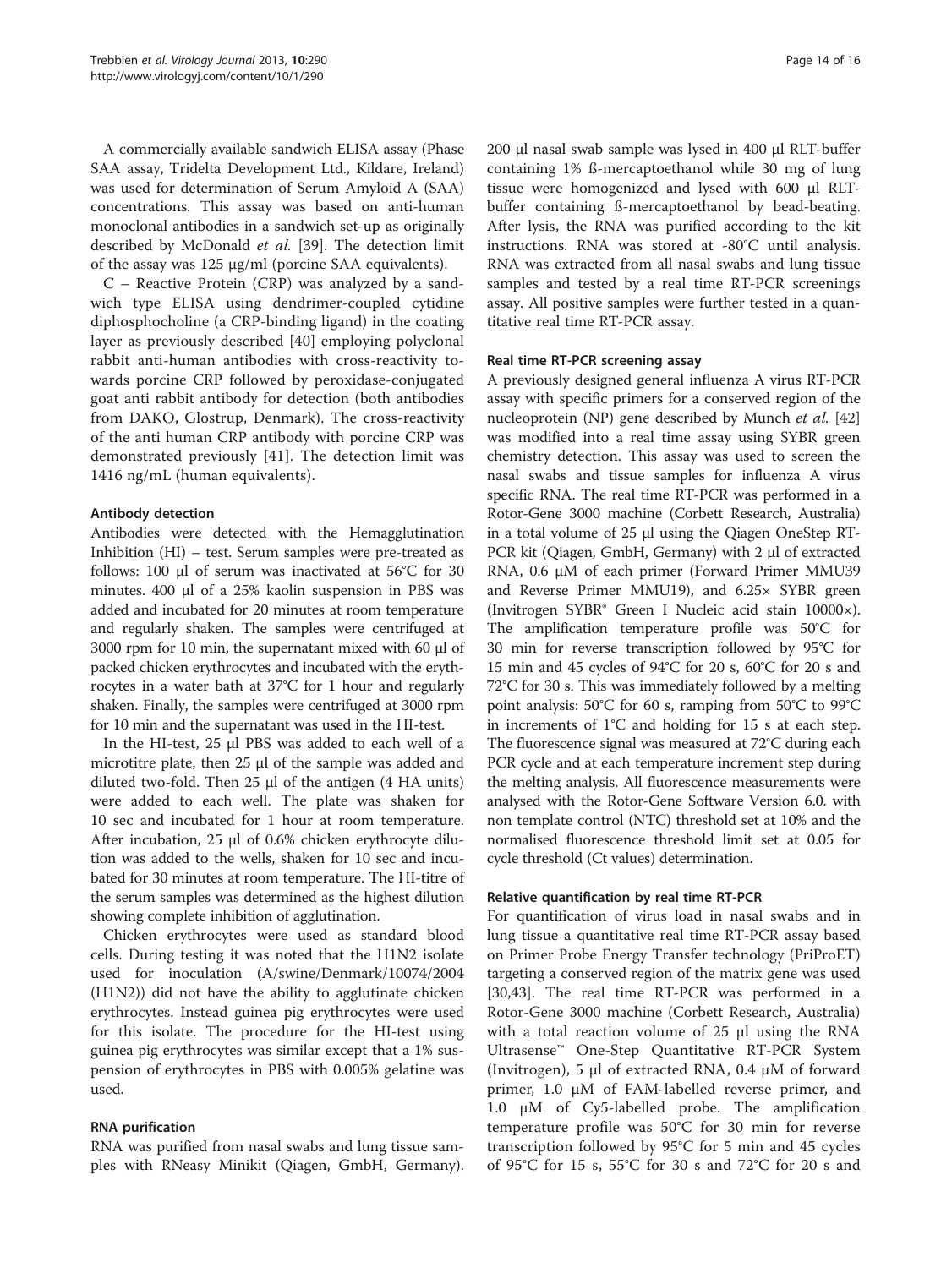<span id="page-14-0"></span>finally by 72°C for 5 min. This was immediately followed by a melting point analysis: 95°C for 30 s, ramping from 40°C to 99°C in increments of 1°C and holding for 30 s at each step. The fluorescence signal was measured at 55°C during each PCR cycle and at each temperature increment step during the melting analysis. Signals were generated by excitation of the donor fluorophor (FAM) followed by collection of emission spectra from the acceptor fluorophor (Cy5). All fluorescence measurements were analysed with the Rotor-Gene Software Version 6.0. In each real time RT-PCR run, RNA purified from cell cultured A/swine/ Denmark/19126/1993 (H1N1) with  $10^{3.8}$  TCID50 per ml was used as positive control and RNase free water as negative control. The NTC threshold was set at 10% and the normalised fluorescence threshold limit at 0.02 for cycle threshold (Ct) value determination. A standard curve for the real time RT-PCR assay was obtained using a ten-fold dilution series made from an initial concentration of 107.8 TCID50 per ml of the virus A/swine/Denmark/ 19126/1993 (H1N1). Ct-values from samples were calibrated towards the standard curve to obtain a relative quantification of TCID50 equivalents. The efficiency of the PCR was 92% and the range of quantification spanned 6 log<sub>10</sub> dilutions from dilution  $10^{-1}$  to  $10^{-7}$ .

#### Statistical analysis

To determine whether there was a statistical significant difference of nasal virus excretion, virus load in lungs, and acute phase proteins between the two groups of pigs an un-paired t-test with a 95% confidence interval was applied [\[44](#page-15-0)].

#### Competing interests

The authors have no competing interests.

#### Authors' contributions

RT participated in the conception and design of the experimental study, performed post mortem investigation, RT-PCR analysis, HI-test, phylogeny and drafted the manuscript. KB did the sequencing and sequence analysis. LEL participated in the conception and design of the experimental study, and performed post mortem investigation. JN conducted the experimental infection study, sampling, and post mortem investigation. AB obtained the clinical samples and organized sample processing. PH performed acute phase protein analysis. AF participated in planning and design of the sequencing and phylogeny. BV participated in the conception and design of the experimental study. CKH did sequence analysis, phylogeny, and drafted the manuscript. All authors contributed to planning of the work, interpretation of the findings and revised the manuscript. All authors approved the final manuscript.

#### Acknowledgements

The study was partly funded by: The Danish Agriculture & Food Council, Axelborg, Axeltorv 3, 1609 Copenhagen V, Denmark and Research School for Animal Production and Health (RAPH), Dyrlaegevej 48, 1870 Frederiksberg C, Denmark.

#### Author details

<sup>1</sup>National Veterinary Institute, Technical University of Denmark, Bülowsvej 27, DK-1870 Frederiksberg C, Denmark. <sup>2</sup>Statens Serum Institut, Artillerivej 5, DK-2300 Copenhagen S, Denmark. <sup>3</sup>National Veterinary Institute, Technical

University of Denmark, Lindholm Ø, DK-4771 Kalvehave, Denmark. 4 Department of Veterinary Disease Biology, Faculty of Health and Medical Sciences, University of Copenhagen, Dyrlægevej 88, 1870 Frederiksberg C, Denmark.

#### Received: 28 June 2013 Accepted: 4 September 2013 Published: 18 September 2013

#### References

- 1. Alexander DJ: An overview of the epidemiology of avian influenza. Vaccine 2007, 25:5637–5644.
- 2. Fouchier RAM, Munster V, Wallensten A, Bestebroer TM, Herfst S, Smith D, et al: Characterization of a novel influenza A Virus Hemagglutinin Subtype (H16) Obtained from Black-Headed Gulls. J Virol 2005, 79:2814–2822.
- 3. Webster RG, Bean WJ, Gorman OT, Chambers TM, Kawaoka Y: Evolution and ecology of influenza A viruses. Microbiol Rev 1992, 56:152–179.
- 4. Tong S, Li Y, Rivailler P, Conrardy C, Castillo DAA, Chen LM, et al: A distinct lineage of influenza A virus from bats. Proc Natl Acad Sci 2012, 109:4269–4274.
- 5. Brown IH, Ludwig S, Olsen CW, Hannoun C, Scholtissek C, Hinshaw VS, Harris PA, McCauley JW, Strong I, Alexander DJ: Antigenic and genetic analyses of H 1 N 1 influenza A viruses from European pigs. J Gen Virol 1997, 78:553–562.
- 6. Castrucci MR, Donatelli I, Sidoli L, Barigazzi G, Kawaoka Y, Webster RG: Genetic Reassortment between Avian and Human Influenza A Viruses in Italian Pigs. Virology 1993, 193:503–506.
- 7. Brown IH, Chakraverty P, Harris PA, Alexander DJ: Disease outbreaks in pigs in Great Britain due to an influenza A virus of H1N2 subtype. Veterinary Record 1995, 136:328–329.
- 8. Brown IH, Harris PA, McCauley JW, Alexander DJ: Multiple genetic reassortment of avian and human influenza A viruses in European pigs, resulting in the emergence of an H1N2 virus of novel genotype. J Gen Virol 1998, 79:2947–2955.
- 9. Marozin S, Gregory V, Cameron K, Bennett M, Valette M, Aymard M, et al: Antigenic and genetic diversity among swine influenza A H1N1 and H1N2 viruses in Europe. J Gen Virol 2002, 83:735-745.
- 10. Van Reeth K, Brown IH, Pensaert M: Isolations of H1N2 influenza A virus from pigs in Belgium. Veterinary Record 2000, 146:588-589.
- 11. Schrader C, Süss J: Genetic Characterization of a Porcine H1N2 Influenza Virus Strain Isolated in Germany. Intervirology 2003, 46:66–70.
- 12. Maldonado J, Van Reeth K, Riera P, Sitja M, Saubi N, Espuna E, et al: Evidence of the concurrent circulation of H1N2, H1N1 and H3N2 influenza A viruses in densely populated pig areas in Spain. Vet J 2006, 172:377–381.
- 13. Zell R, Motzke S, Krumbholz A, Wutzler P, Herwig V, Durrwald R: Novel reassortant of swine influenza H1N2 virus in Germany. J Gen Virol 2008, 89:271–276.
- 14. Vincent A, Ma W, Lager K, Gramer M, Richt J, Janke B: Characterization of a newly emerged genetic cluster of H1N1 and H1N2 swine influenza virus in the United States. Virus genes 2009, 39:176–185.
- 15. Chutinimitkul S, Thippamom N, Damrongwatanapokin S, Payungporn S, Thanawongnuwech R, Amonsin A, et al: Genetic characterization of H1N1, H1N2 and H3N2 swine influenza virus in Thailand. Arch Virol 2008, 153:1049–1056.
- 16. Ito T, Kawaoka Y, Vines A, Ishikawa H, Asai T, Kida H: Continued circulation of reassortant H1N2 influenza viruses in pigs in Japan. Arch Virol 1998, 143:1773–1782.
- 17. Jung K, Chae C: Phylogenetic analysis of an H1N2 influenza A virus isolated from a pig in Korea. Arch Virol 2004, 149:1415–1422.
- 18. Karasin AI, Landgraf J, Swenson S, Erickson G, Goyal S, Woodruff M, Scherba G, Anderson G, Olsen CW: Genetic characterization of H1N2 influenza A viruses isolated from pigs throughout the United States. J Clin Microbiol 2002, 40:1073–1079.
- 19. Qi X, Lu CP: Genetic characterization of novel reassortant H1N2 influenza A viruses isolated from pigs in southeastern China. Arch Virol 2006, 151:2289–2299.
- 20. Shope RE: Swine Influenza III. Filtration Experiments and Etiology. J Exp Med 1931, 54:373–385.
- 21. Moreno A, Di Trani L, Faccini S, Vaccari G, Nigrelli D, Boniotti MB, et al: Novel H1N2 swine influenza reassortant strain in pigs derived from the pandemic H1N1/2009 virus. Vet Microbiol 2011, 149:472–477.